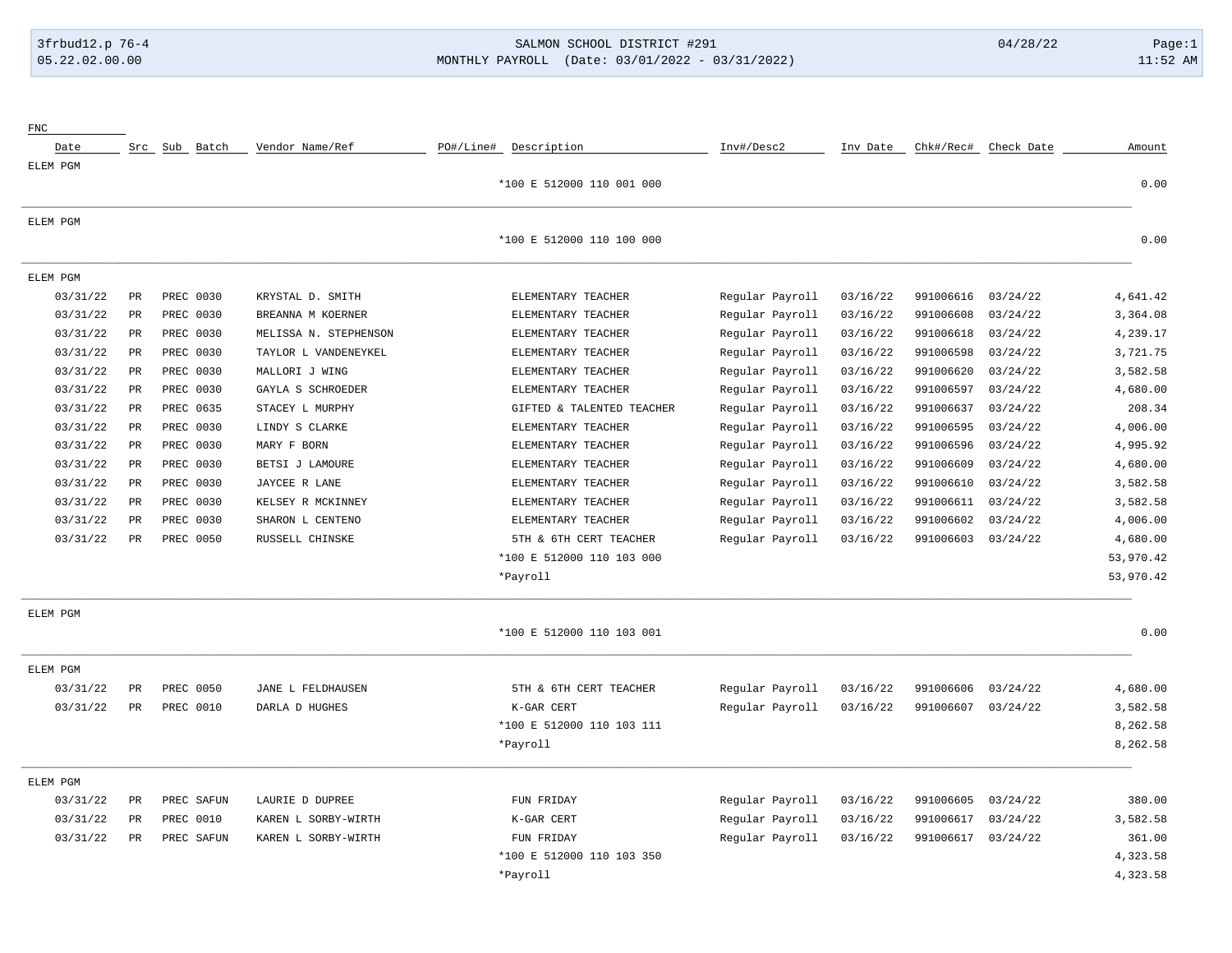FNC

# 3frbud12.p 76-4 SALMON SCHOOL DISTRICT #291 04/28/22 Page:2 05.22.02.00.00 MONTHLY PAYROLL (Date: 03/01/2022 - 03/31/2022) 11:52 AM

| Date<br>ELEM PGM |               | Src Sub Batch | Vendor Name/Ref          | PO#/Line#<br>Description  | Inv#/Desc2      | Inv Date | Chk#/Rec# | Check Date | Amount   |
|------------------|---------------|---------------|--------------------------|---------------------------|-----------------|----------|-----------|------------|----------|
|                  |               |               |                          | *100 E 512000 110 602 000 |                 |          |           |            | 0.00     |
| ELEM PGM         |               |               |                          |                           |                 |          |           |            |          |
| 03/15/22         | PR            | PREC PARAH    | JOSIE JESSICA GORDON     | Paraprofessional Hourly   | Regular Payroll | 03/16/22 | 991006559 | 03/24/22   | 134.41   |
|                  |               |               |                          | *100 E 512000 115 103 000 |                 |          |           |            | 134.41   |
|                  |               |               |                          | *Payroll                  |                 |          |           |            | 134.41   |
| ELEM PGM         |               |               |                          |                           |                 |          |           |            |          |
| 03/15/22         | PR            | PREC SAFUN    | DAWN LOPEZ               | FUN FRIDAY                | Regular Payroll | 03/16/22 | 991006547 | 03/24/22   | 96.00    |
| 03/15/22         | $_{\rm PR}$   | PREC SAFUN    | CAROLYN J FEEKEN         | FUN FRIDAY                | Regular Payroll | 03/16/22 | 991006538 | 03/24/22   | 96.00    |
|                  |               |               |                          | *100 E 512000 115 103 350 |                 |          |           |            | 192.00   |
|                  |               |               |                          | *Payroll                  |                 |          |           |            | 192.00   |
| SEC PGM          |               |               |                          |                           |                 |          |           |            |          |
|                  |               |               |                          | *100 E 515000 110 001 000 |                 |          |           |            | 0.00     |
| SEC PGM          |               |               |                          |                           |                 |          |           |            |          |
|                  |               |               |                          | *100 E 515000 110 100 000 |                 |          |           |            | 0.00     |
| SEC PGM          |               |               |                          |                           |                 |          |           |            |          |
| 03/31/22         | PR.           | PREC 0160     | BRADY M BEVER            | ALT SCHL CERT             | Regular Payroll | 03/16/22 | 991006647 | 03/24/22   | 2,003.00 |
| 03/31/22         | PR            | PREC 0090     | <b>JESSICA SHANAFELT</b> | HS CERT                   | Regular Payroll | 03/16/22 | 991006643 | 03/24/22   | 4,641.42 |
| 03/31/22         | PR            | PREC 0090     | SHANIA NELSON            | HS CERT                   | Regular Payroll | 03/16/22 | 991006638 | 03/24/22   | 3,364.08 |
| 03/31/22         | $_{\rm PR}$   | PREC 0090     | DUSTIN J. PACE           | HS CERT                   | Regular Payroll | 03/16/22 | 991006639 | 03/24/22   | 4,641.42 |
| 03/31/22         | PR            | PREC 0090     | DEBORAH J CRISPIN        | HS CERT                   | Regular Payroll | 03/16/22 | 991006629 | 03/24/22   | 4,680.00 |
| 03/31/22         | $_{\rm PR}$   | PREC 0090E    | BRETT DICKERSON          | HS CERT                   | Regular Payroll | 03/16/22 | 991006631 | 03/24/22   | 382.00   |
| 03/31/22         | $_{\rm PR}$   | PREC 0090     | HOLLIS K TROUGHTON       | HS CERT                   | Regular Payroll | 03/16/22 | 991006646 | 03/24/22   | 3,582.58 |
| 03/31/22         | $_{\rm PR}$   | PREC 0100     | BRIDGET SEVERE           | 7TH & 8TH CERT            | Regular Payroll | 03/16/22 | 991006642 | 03/24/22   | 4,815.42 |
| 03/31/22         | PR            | PREC 0635     | STACEY L MURPHY          | GIFTED & TALENTED TEACHER | Regular Payroll | 03/16/22 | 991006637 | 03/24/22   | 208.33   |
| 03/31/22         | $_{\rm PR}$   | PREC 0090     | DENISE A BRASWELL        | HS CERT                   | Regular Payroll | 03/16/22 | 991006625 | 03/24/22   | 4,680.00 |
| 03/31/22         | PR            | PREC 0090     | JEREMY S BURGESS         | HS CERT                   | Regular Payroll | 03/16/22 | 991006626 | 03/24/22   | 3,135.60 |
| 03/31/22         | PR            | PREC 0090     | MEREDITH A. GALVAN       | HS CERT                   | Regular Payroll | 03/16/22 | 991006632 | 03/24/22   | 1,930.63 |
| 03/31/22         | PR            | PREC 0090     | FRANK W GARRETT          | HS CERT                   | Regular Payroll | 03/16/22 | 991006633 | 03/24/22   | 4,680.00 |
| 03/31/22         | PR            | PREC 0090     | SEAN M. MCKINNEY         | HS CERT                   | Regular Payroll | 03/16/22 | 991006600 | 03/24/22   | 4,006.00 |
| 03/31/22         | $_{\rm PR}$   | PREC 0090     | BARBARA RENAE LEWIS      | HS CERT                   | Regular Payroll | 03/16/22 | 991006636 | 03/24/22   | 4,680.00 |
| 03/31/22         | $_{\rm PR}$   | PREC 0090     | ASHLEY C TARKALSON       | HS CERT                   | Regular Payroll | 03/16/22 | 991006644 | 03/24/22   | 3,364.08 |
| 03/31/22         | $\mathtt{PR}$ | PREC 0090     | TRACY L BURGESS          | HS CERT                   | Regular Payroll | 03/16/22 | 991006627 | 03/24/22   | 4,680.00 |
| 03/31/22         | $_{\rm PR}$   | PREC 0090     | JOHN E ANDERSON          | HS CERT                   | Regular Payroll | 03/16/22 | 991006621 | 03/24/22   | 4,387.08 |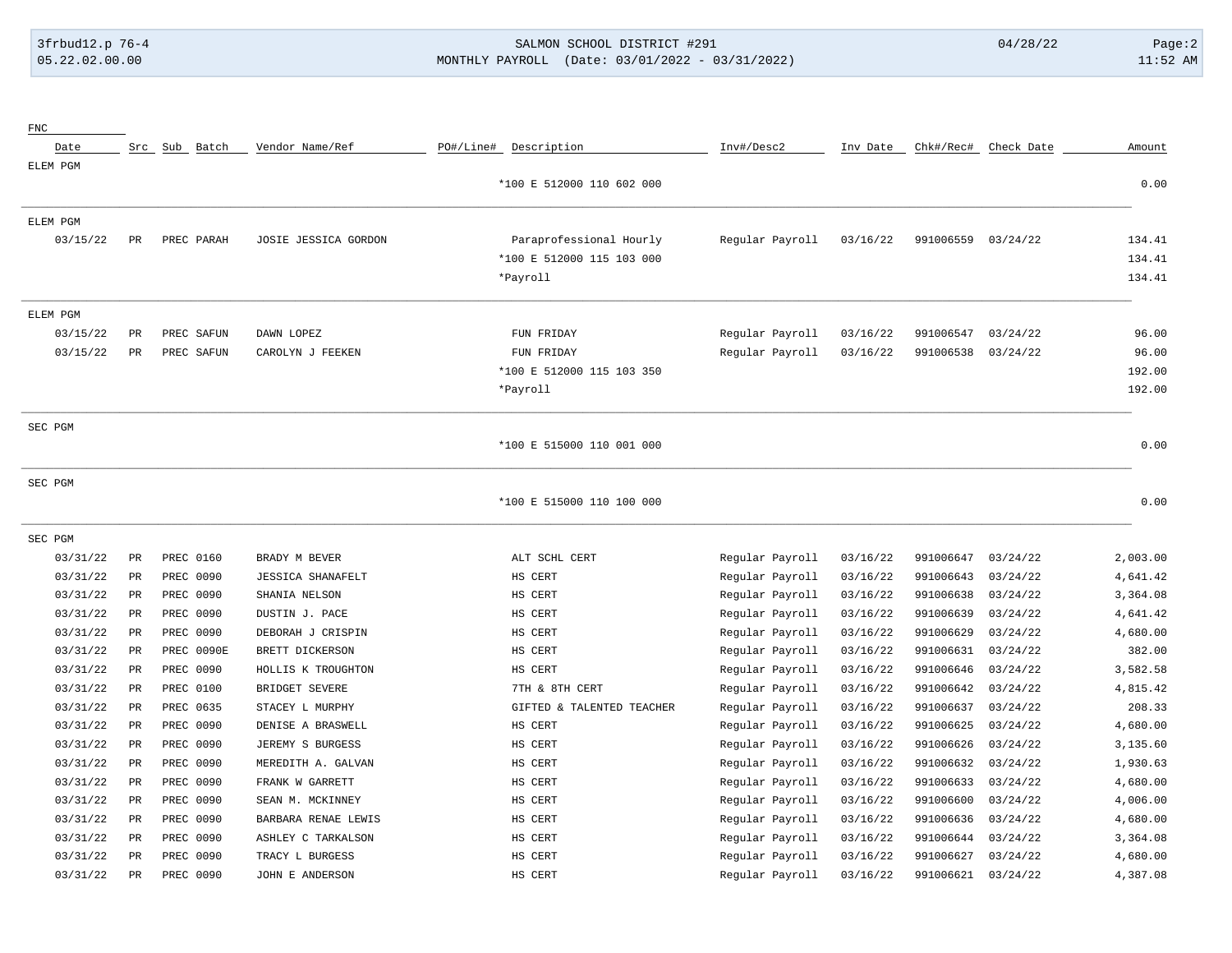### 3frbud12.p 76-4 SALMON SCHOOL DISTRICT #291 04/28/22 Page:3 05.22.02.00.00 MONTHLY PAYROLL (Date: 03/01/2022 - 03/31/2022) 11:52 AM

FNC

100 E 515000 110 401 000 (continued)

| Date           | Src         | Sub Batch  | Vendor Name/Ref            | PO#/Line# | Description               | Inv#/Desc2      | Inv Date | Chk#/Rec#          | Check Date | Amount    |
|----------------|-------------|------------|----------------------------|-----------|---------------------------|-----------------|----------|--------------------|------------|-----------|
| 03/31/22       | $_{\rm PR}$ | PREC 0090  | CONSUELO IRENE FRY-BELLAMY |           | HS CERT                   | Regular Payroll | 03/16/22 | 991006622          | 03/24/22   | 3,497.14  |
| 03/31/22       | $_{\rm PR}$ | PREC 0100  | LESLIE A. DESCHAINE        |           | 7TH & 8TH CERT            | Regular Payroll | 03/16/22 | 991006630          | 03/24/22   | 4,312.00  |
| 03/31/22       | PR          | PREC 0090  | BRETT DICKERSON            |           | HS CERT                   | Regular Payroll | 03/16/22 | 991006631          | 03/24/22   | 3,587.17  |
| 03/31/22       | PR          | PREC 0090  | PHILIP R GOODELL III       |           | HS CERT                   | Regular Payroll | 03/16/22 | 991006634          | 03/24/22   | 4,473.67  |
| 03/31/22       | PR          | PREC 0090  | DANIEL R. HEALD            |           | HS CERT                   | Regular Payroll | 03/16/22 | 991006635          | 03/24/22   | 2,792.19  |
|                |             |            |                            |           | *100 E 515000 110 401 000 |                 |          |                    |            | 82,523.81 |
|                |             |            |                            |           | *Payroll                  |                 |          |                    |            | 82,523.81 |
| SEC PGM        |             |            |                            |           |                           |                 |          |                    |            |           |
|                |             |            |                            |           | *100 E 515000 110 401 001 |                 |          |                    |            | 0.00      |
| SEC PGM        |             |            |                            |           |                           |                 |          |                    |            |           |
|                |             |            |                            |           | *100 E 515000 110 401 002 |                 |          |                    |            | 0.00      |
| SEC PGM        |             |            |                            |           |                           |                 |          |                    |            |           |
|                |             |            |                            |           | *100 E 515000 110 415 000 |                 |          |                    |            | 0.00      |
| SEC PGM        |             |            |                            |           |                           |                 |          |                    |            |           |
|                |             |            |                            |           | *100 E 515000 110 602 000 |                 |          |                    |            | 0.00      |
| SEC PGM        |             |            |                            |           |                           |                 |          |                    |            |           |
|                |             |            |                            |           | *100 E 515000 110 915 000 |                 |          |                    |            | 0.00      |
| SEC PGM        |             |            |                            |           |                           |                 |          |                    |            |           |
| 03/15/22       | PR          | PREC PARAH | JOSIE JESSICA GORDON       |           | Paraprofessional Hourly   | Regular Payroll | 03/16/22 | 991006559          | 03/24/22   | 134.41    |
|                |             |            |                            |           | *100 E 515000 115 401 000 |                 |          |                    |            | 134.41    |
|                |             |            |                            |           | *Payroll                  |                 |          |                    |            | 134.41    |
| SEC PGM        |             |            |                            |           |                           |                 |          |                    |            |           |
|                |             |            |                            |           | *100 E 515000 115 602 000 |                 |          |                    |            | 0.00      |
| ALT SCHOOL PGM |             |            |                            |           |                           |                 |          |                    |            |           |
| 03/31/22       | PR          | PREC 0160  | BRADY M BEVER              |           | ALT SCHL CERT             | Regular Payroll | 03/16/22 | 991006647          | 03/24/22   | 2,003.00  |
| 03/31/22       | PR          | PREC 0090  | DANIEL R. HEALD            |           | HS CERT                   | Regular Payroll | 03/16/22 | 991006635 03/24/22 |            | 571.89    |
|                |             |            |                            |           | *100 E 517000 110 491 000 |                 |          |                    |            | 2,574.89  |
|                |             |            |                            |           | *Payroll                  |                 |          |                    |            | 2,574.89  |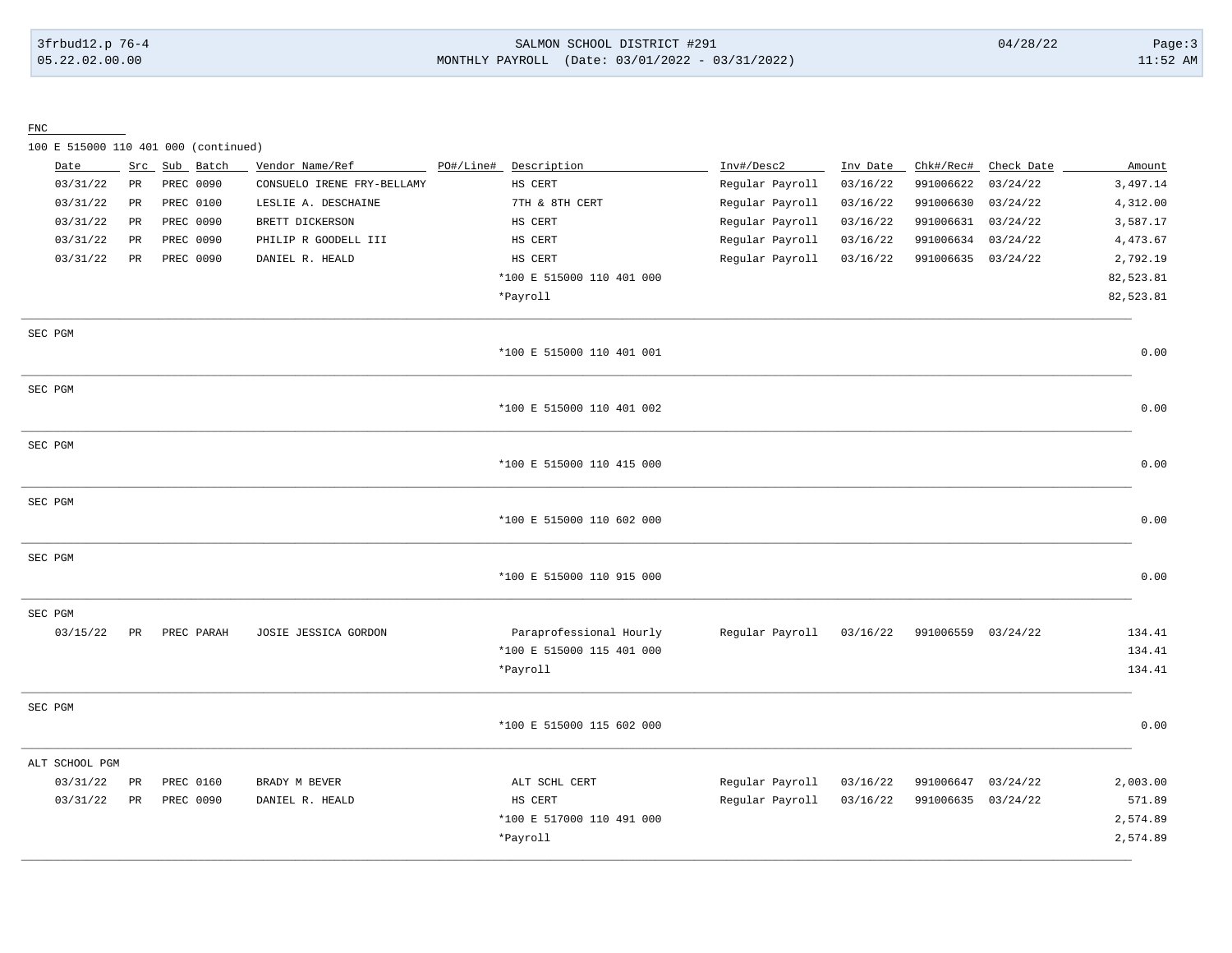### 3frbud12.p 76-4 SALMON SCHOOL DISTRICT #291 04/28/22 Page:4 05.22.02.00.00 MONTHLY PAYROLL (Date: 03/01/2022 - 03/31/2022) 11:52 AM

| ${\rm FNC}$    |             |            |                          |           |                              |                 |          |                    |            |          |
|----------------|-------------|------------|--------------------------|-----------|------------------------------|-----------------|----------|--------------------|------------|----------|
| Date           | Src         | Sub Batch  | Vendor Name/Ref          | PO#/Line# | Description                  | Inv#/Desc2      | Inv Date | Chk#/Rec#          | Check Date | Amount   |
| ALT SCHOOL PGM |             |            |                          |           |                              |                 |          |                    |            |          |
| 03/15/22       | $_{\rm PR}$ | PREC 0335  | PAMELA A FABENY          |           | Alt School Classified Salary | Regular Payroll | 03/16/22 | 991006574 03/24/22 |            | 709.89   |
|                |             |            |                          |           | *100 E 517000 115 491 000    |                 |          |                    |            | 709.89   |
|                |             |            |                          |           | *Payroll                     |                 |          |                    |            | 709.89   |
| EXC CHILD PGM  |             |            |                          |           |                              |                 |          |                    |            |          |
|                |             |            |                          |           | *100 E 521000 110 101 000    |                 |          |                    |            | 0.00     |
| EXC CHILD PGM  |             |            |                          |           |                              |                 |          |                    |            |          |
| 03/31/22       | PR          | PREC 0170  | MARCELLA A RICH          |           | EXC CHILD CERT               | Regular Payroll | 03/16/22 | 991006615          | 03/24/22   | 3,364.08 |
| 03/31/22       | PR          | PREC 0030  | ANNA C COOPER            |           | ELEMENTARY TEACHER           | Regular Payroll | 03/16/22 | 991006604          | 03/24/22   | 3,582.58 |
| 03/31/22       | PR          | PREC 0170  | KIM L UNREIN             |           | EXC CHILD CERT               | Regular Payroll | 03/16/22 | 991006619          | 03/24/22   | 1,791.29 |
|                |             |            |                          |           | *100 E 521000 110 103 000    |                 |          |                    |            | 8,737.95 |
|                |             |            |                          |           | *Payroll                     |                 |          |                    |            | 8,737.95 |
| EXC CHILD PGM  |             |            |                          |           |                              |                 |          |                    |            |          |
| 03/31/22       | $_{\rm PR}$ | PREC 0170  | STACEY L MURPHY          |           | EXC CHILD CERT               | Regular Payroll | 03/16/22 | 991006637          | 03/24/22   | 3,582.58 |
| 03/31/22       | PR          | PREC 0170  | STEPHANIE DAWN TAYLOR    |           | EXC CHILD CERT               | Regular Payroll | 03/16/22 | 991006645          | 03/24/22   | 2,989.02 |
| 03/31/22       | PR          | PREC 0170  | KIM L UNREIN             |           | EXC CHILD CERT               | Regular Payroll | 03/16/22 | 991006619          | 03/24/22   | 1,791.29 |
|                |             |            |                          |           | *100 E 521000 110 401 000    |                 |          |                    |            | 8,362.89 |
|                |             |            |                          |           | *Payroll                     |                 |          |                    |            | 8,362.89 |
| EXC CHILD PGM  |             |            |                          |           |                              |                 |          |                    |            |          |
|                |             |            |                          |           | *100 E 521000 115 101 000    |                 |          |                    |            | 0.00     |
| EXC CHILD PGM  |             |            |                          |           |                              |                 |          |                    |            |          |
| 03/15/22       | PR          | PREC PARAH | KRISTEN OLSON            |           | Paraprofessional Hourly      | Regular Payroll | 03/16/22 | 991006550          | 03/24/22   | 1,071.56 |
| 03/15/22       | PR          | PREC PARAH | <b>JASON A CROWNOVER</b> |           | Paraprofessional Hourly      | Regular Payroll | 03/16/22 | 991006535          | 03/24/22   | 798.69   |
| 03/15/22       | $_{\rm PR}$ | PREC PARAH | CAROLYN J FEEKEN         |           | Paraprofessional Hourly      | Regular Payroll | 03/16/22 | 991006538          | 03/24/22   | 1,218.57 |
| 03/15/22       | PR          | PREC PARAH | JENNIFER R. HAWKINS      |           | Paraprofessional Hourly      | Regular Payroll | 03/16/22 | 991006545          | 03/24/22   | 954.59   |
| 03/15/22       | PR          | PREC PARAH | DEBBIE JAKOVAC           |           | Paraprofessional Hourly      | Regular Payroll | 03/16/22 | 991006546          | 03/24/22   | 1,455.38 |
| 03/15/22       | PR          | PREC 0575  | DEBORAH A WESTFALL       |           | SPECIAL SERVICES CLASS HRLY  | Regular Payroll | 03/16/22 | 991006553          | 03/24/22   | 4,025.00 |
| 03/15/22       | PR          | PREC PARAH | LEASA DAVIS              |           | Paraprofessional Hourly      | Regular Payroll | 03/16/22 | 991006536          | 03/24/22   | 108.00   |
| 03/15/22       | PR          | PREC PARAH | KORI D HAMILTON          |           | Paraprofessional Hourly      | Regular Payroll | 03/16/22 | 991006543          | 03/24/22   | 702.00   |
| 03/15/22       | PR          | PREC SUB   | <b>GLORIA STECK</b>      |           | SUBSTITUTE                   | Regular Payroll | 03/16/22 | 991006594          | 03/24/22   | 280.00   |
| 03/15/22       | PR          | PREC SUB   | <b>GLORIA STECK</b>      |           | SUBSTITUTE                   | Regular Payroll | 03/16/22 | 991006594          | 03/24/22   | 480.00   |
| 03/15/22       | PR          | PREC SUB   | AWANDA BENNETT           |           | SUBSTITUTE                   | Regular Payroll | 03/16/22 | 991006592          | 03/24/22   | 160.00   |
| 03/15/22       | PR          | PREC SUB   | JESSICA R CARRENO        |           | SUBSTITUTE                   | Regular Payroll | 03/16/22 | 991006586          | 03/24/22   | 225.00   |
| 03/15/22       | PR          | PREC SUB   | CRYSTAL JACKSON          |           | SUBSTITUTE                   | Regular Payroll | 03/16/22 | 991006588          | 03/24/22   | 40.00    |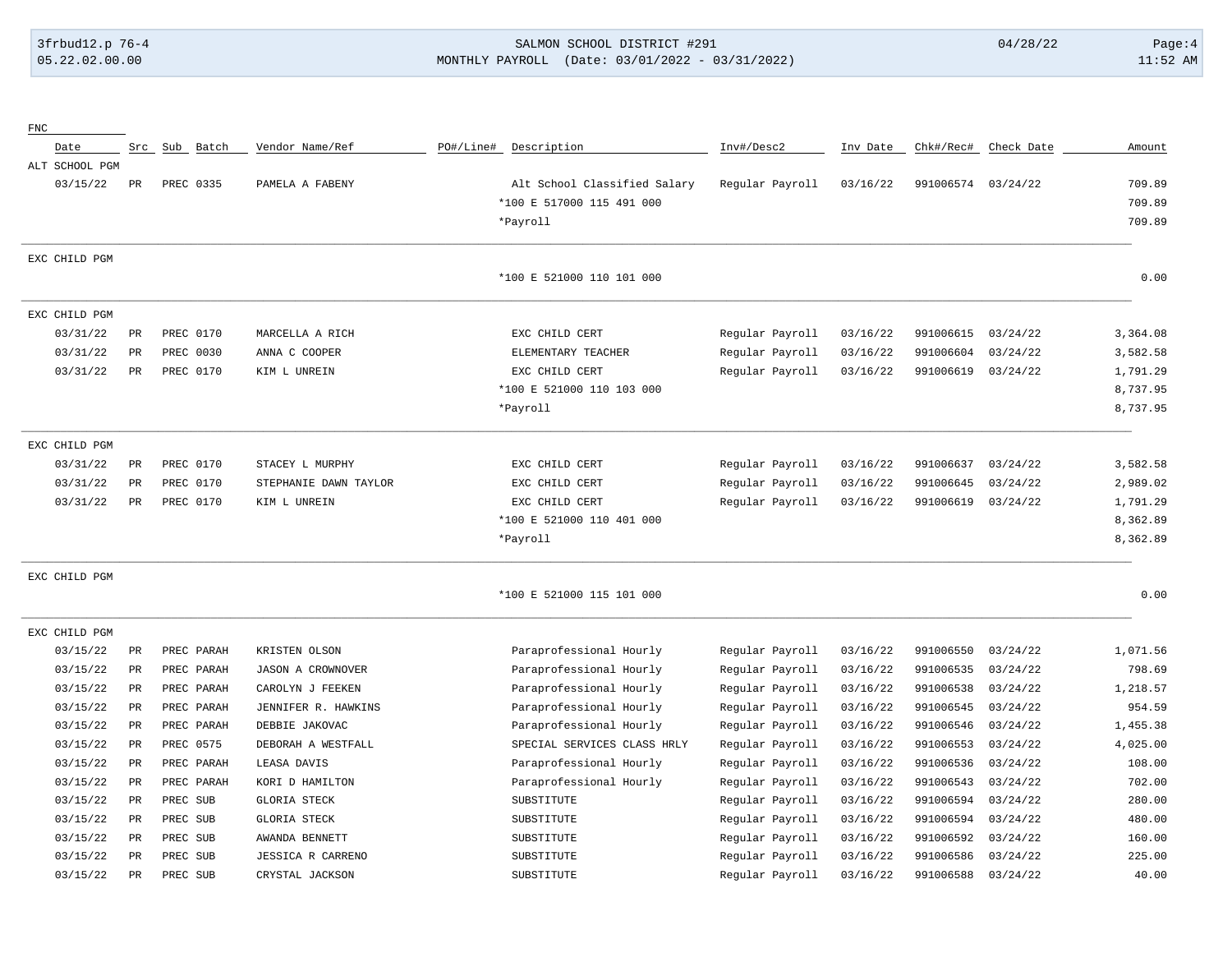# 3frbud12.p 76-4 SALMON SCHOOL DISTRICT #291 04/28/22 Page:5 05.22.02.00.00 MONTHLY PAYROLL (Date: 03/01/2022 - 03/31/2022) 11:52 AM

FNC

100 E 521000 115 103 000 (continued)

| Date          | Src         | Sub Batch  | Vendor Name/Ref         | PO#/Line# | Description               | Inv#/Desc2      | Inv Date | Chk#/Rec# | Check Date | Amount     |
|---------------|-------------|------------|-------------------------|-----------|---------------------------|-----------------|----------|-----------|------------|------------|
| 03/15/22      | <b>PR</b>   | PREC SUB   | AWANDA BENNETT          |           | SUBSTITUTE                | Regular Payroll | 03/16/22 | 991006592 | 03/24/22   | 40.00      |
| 03/15/22      | PR          | PREC SUB   | AWANDA BENNETT          |           | SUBSTITUTE                | Regular Payroll | 03/16/22 | 991006592 | 03/24/22   | 450.00     |
| 03/15/22      | PR          | PREC SUB   | RONNIE L DEFORD         |           | SUBSTITUTE                | Regular Payroll | 03/16/22 | 991006587 | 03/24/22   | 156.00     |
| 03/15/22      | PR          | PREC SUB   | CONNIE A GANSKE         |           | SUBSTITUTE                | Regular Payroll | 03/16/22 | 991006585 | 03/24/22   | 150.00     |
|               |             |            |                         |           | *100 E 521000 115 103 000 |                 |          |           |            | 12, 314.79 |
|               |             |            |                         |           | *Payroll                  |                 |          |           |            | 12, 314.79 |
| EXC CHILD PGM |             |            |                         |           |                           |                 |          |           |            |            |
| 03/15/22      | PR          | PREC PARAH | LISA LARSON             |           | Paraprofessional Hourly   | Regular Payroll | 03/15/22 | 72697     | 03/15/22   | 1,285.03   |
| 03/15/22      | PR          | PREC PARAH | BEVERLY MCADOW          |           | Paraprofessional Hourly   | Regular Payroll | 03/16/22 | 991006565 | 03/24/22   | 663.20     |
|               |             |            |                         |           | *100 E 521000 115 401 000 |                 |          |           |            | 1,948.23   |
|               |             |            |                         |           | *Payroll                  |                 |          |           |            | 1,948.23   |
| PRESCHOOL PGM |             |            |                         |           |                           |                 |          |           |            |            |
|               |             |            |                         |           | *100 E 522000 110 101 000 |                 |          |           |            | 0.00       |
| PRESCHOOL PGM |             |            |                         |           |                           |                 |          |           |            |            |
| 03/31/22      | PR          | PREC 0185  | GERALDINE E MOORE       |           | EXC CHILD PRESCHL         | Regular Payroll | 03/16/22 | 991006601 | 03/24/22   | 4,995.92   |
|               |             |            |                         |           | *100 E 522000 110 922 000 |                 |          |           |            | 4,995.92   |
|               |             |            |                         |           | *Payroll                  |                 |          |           |            | 4,995.92   |
| INTSCHOL COMP |             |            |                         |           |                           |                 |          |           |            |            |
| 03/31/22      | PR          | PREC 0190  | BRIDGET SEVERE          |           | ATHL/HS CERTIFIED         | Regular Payroll | 03/16/22 | 991006642 | 03/24/22   | 396.00     |
| 03/31/22      | PR          | PREC 0190  | SEAN M. MCKINNEY        |           | ATHL/HS CERTIFIED         | Regular Payroll | 03/16/22 | 991006600 | 03/24/22   | 986.67     |
| 03/31/22      | PR          | PREC 0200  | RUSSELL CHINSKE         |           | ATHL/JR HIGH CERT         | Regular Payroll | 03/16/22 | 991006603 | 03/24/22   | 283.00     |
| 03/31/22      | PR          | PREC 0200  | KELSEY R MCKINNEY       |           | ATHL/JR HIGH CERT         | Regular Payroll | 03/16/22 | 991006611 | 03/24/22   | 238.67     |
| 03/31/22      | PR          | PREC 0090  | JEREMY S BURGESS        |           | HS CERT                   | Regular Payroll | 03/16/22 | 991006626 | 03/24/22   | 1,544.40   |
| 03/31/22      | PR          | PREC 0190  | JEREMY S BURGESS        |           | ATHL/HS CERTIFIED         | Regular Payroll | 03/16/22 | 991006626 | 03/24/22   | 225.00     |
|               |             |            |                         |           | *100 E 531000 110 401 000 |                 |          |           |            | 3,673.74   |
|               |             |            |                         |           | *Payroll                  |                 |          |           |            | 3,673.74   |
| INTSCHOL COMP |             |            |                         |           |                           |                 |          |           |            |            |
|               |             |            |                         |           | *100 E 531000 110 602 000 |                 |          |           |            | 0.00       |
| INTSCHOL COMP |             |            |                         |           |                           |                 |          |           |            |            |
| 03/15/22      | $_{\rm PR}$ | PREC 0190I | HANNAH O'CONNOR         |           | ATHL HS CLASSIF COACH     | Regular Payroll | 03/16/22 | 991006567 | 03/24/22   | 795.67     |
| 03/15/22      | PR          | PREC 0190I | <b>ASHLYN JEPPERSON</b> |           | ATHL HS CLASSIF COACH     | Regular Payroll | 03/16/22 | 991006562 | 03/24/22   | 382.00     |
| 03/15/22      | PR          | PREC 0190H | MICHAEL W LANE          |           | ATHL/HS HOURLY            | Regular Payroll | 03/16/22 | 991006563 | 03/24/22   | 891.33     |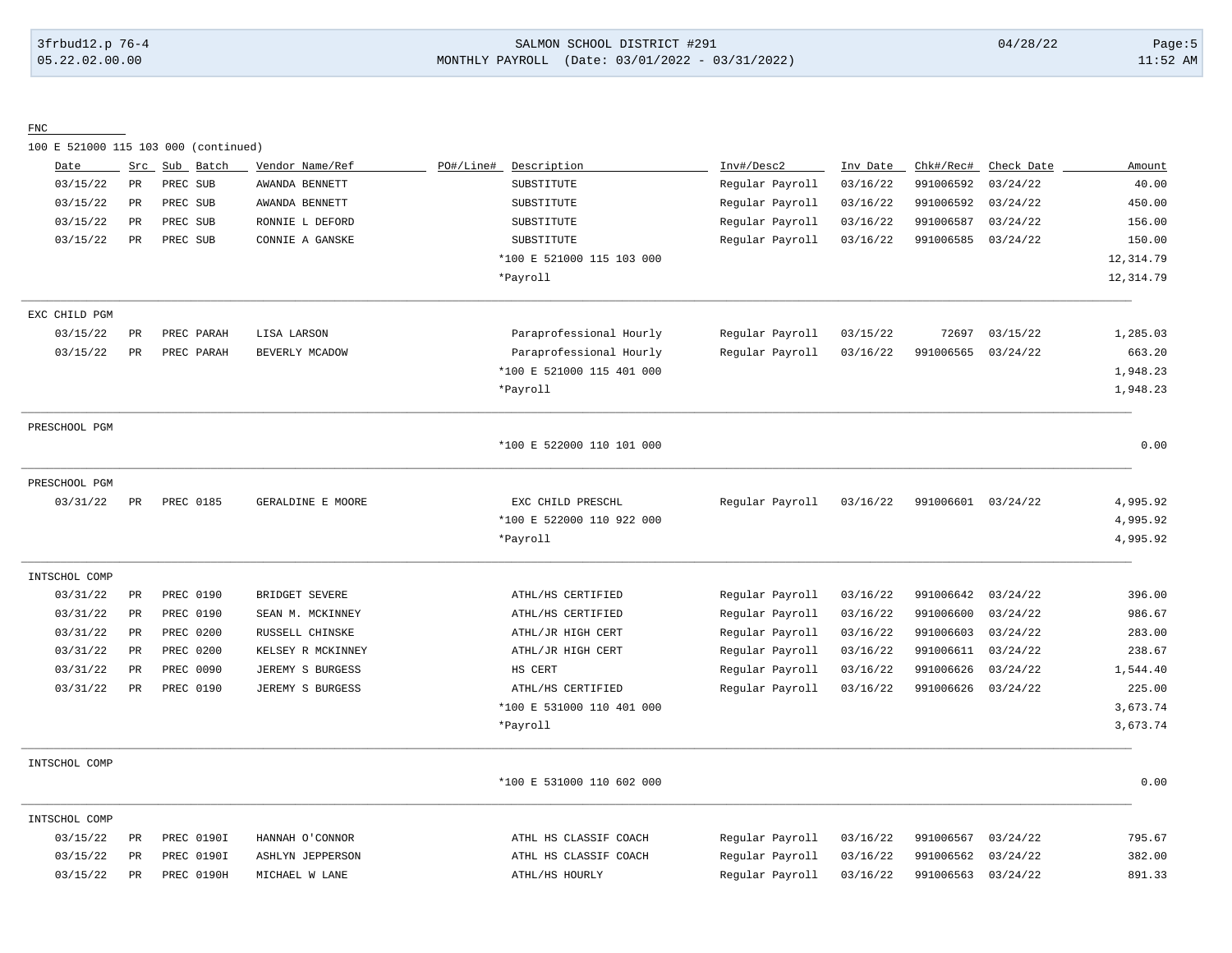### 3frbud12.p 76-4 SALMON SCHOOL DISTRICT #291 04/28/22 Page:6 05.22.02.00.00 MONTHLY PAYROLL (Date: 03/01/2022 - 03/31/2022) 11:52 AM

FNC

100 E 531000 115 401 000 (continued)

| Date          | Src         | Sub Batch  | Vendor Name/Ref    | PO#/Line# | Description               | Inv#/Desc2      | Inv Date | Chk#/Rec#          | Check Date | Amount    |
|---------------|-------------|------------|--------------------|-----------|---------------------------|-----------------|----------|--------------------|------------|-----------|
| 03/15/22      | $_{\rm PR}$ | PREC 0210E | CAMILLE K WILLIAMS |           | ATHL & REFS EXTRA PAY     | Regular Payroll | 03/16/22 | 72700              | 03/24/22   | 120.00    |
| 03/15/22      | PR          | PREC 0190  | ERIC J TARKALSON   |           | ATHL/HS CERTIFIED         | Regular Payroll | 03/16/22 | 991006572          | 03/24/22   | 986.67    |
| 03/15/22      | PR          | PREC 0190I | NICHOLAS L THOMAS  |           | ATHL HS CLASSIF COACH     | Regular Payroll | 03/16/22 | 72699              | 03/24/22   | 396.00    |
| 03/15/22      | PR          | PREC 0210  | JOSHUA TOLMAN      |           | ATHL/HS REFS & WRKRS      | Regular Payroll | 03/16/22 | 991006580          | 03/24/22   | 150.00    |
| 03/15/22      | PR          | PREC 0190I | DANIELLE ALDOUS    |           | ATHL HS CLASSIF COACH     | Regular Payroll | 03/16/22 | 991006554          | 03/24/22   | 396.00    |
|               |             |            |                    |           | *100 E 531000 115 401 000 |                 |          |                    |            | 4,117.67  |
|               |             |            |                    |           | *Payroll                  |                 |          |                    |            | 4, 117.67 |
| INTSCHOL COMP |             |            |                    |           |                           |                 |          |                    |            |           |
|               |             |            |                    |           | *100 E 531000 115 602 000 |                 |          |                    |            | 0.00      |
| SCH ACTIV PGM |             |            |                    |           |                           |                 |          |                    |            |           |
|               |             |            |                    |           | *100 E 532000 110 101 000 |                 |          |                    |            | 0.00      |
| SCH ACTIV PGM |             |            |                    |           |                           |                 |          |                    |            |           |
| 03/31/22      | PR          | PREC 0030  | JENNIFER LEE PLATT |           | ELEMENTARY TEACHER        | Regular Payroll | 03/16/22 | 991006614 03/24/22 |            | 3,721.75  |
|               |             |            |                    |           | *100 E 532000 110 103 120 |                 |          |                    |            | 3,721.75  |
|               |             |            |                    |           | *Payroll                  |                 |          |                    |            | 3,721.75  |
| SCH ACTIV PGM |             |            |                    |           |                           |                 |          |                    |            |           |
| 03/31/22      | PR          | PREC 0230  | JOHN E ANDERSON    |           | ACTIVITY CERTIFIED        | Regular Payroll | 03/16/22 | 991006621 03/24/22 |            | 1,125.00  |
|               |             |            |                    |           | *100 E 532000 110 401 000 |                 |          |                    |            | 1,125.00  |
|               |             |            |                    |           | *Payroll                  |                 |          |                    |            | 1,125.00  |
| SCH ACTIV PGM |             |            |                    |           |                           |                 |          |                    |            |           |
|               |             |            |                    |           | *100 E 532000 115 401 000 |                 |          |                    |            | 0.00      |
| AGH           |             |            |                    |           |                           |                 |          |                    |            |           |
| 03/31/22      | PR          | PREC 0240  | HEATHER A. PEKUS   |           | AGH CERT                  | Regular Payroll | 03/16/22 | 991006640          | 03/24/22   | 5,377.77  |
| 03/31/22      | PR          | PREC 0240  | COLEEN B PHELPS    |           | AGH CERT                  | Regular Payroll | 03/16/22 | 991006641          | 03/24/22   | 4,996.18  |
| 03/31/22      | PR          | PREC 0240  | MOLLY MCNEVIN      |           | AGH CERT                  | Regular Payroll | 03/16/22 | 991006612 03/24/22 |            | 1,682.04  |
|               |             |            |                    |           | *100 E 611000 110 000 000 |                 |          |                    |            | 12,055.99 |
|               |             |            |                    |           | *Payroll                  |                 |          |                    |            | 12,055.99 |
| AGH           |             |            |                    |           |                           |                 |          |                    |            |           |
|               |             |            |                    |           | *100 E 611000 110 100 000 |                 |          |                    |            | 0.00      |

\_\_\_\_\_\_\_\_\_\_\_\_\_\_\_\_\_\_\_\_\_\_\_\_\_\_\_\_\_\_\_\_\_\_\_\_\_\_\_\_\_\_\_\_\_\_\_\_\_\_\_\_\_\_\_\_\_\_\_\_\_\_\_\_\_\_\_\_\_\_\_\_\_\_\_\_\_\_\_\_\_\_\_\_\_\_\_\_\_\_\_\_\_\_\_\_\_\_\_\_\_\_\_\_\_\_\_\_\_\_\_\_\_\_\_\_\_\_\_\_\_\_\_\_\_\_\_\_\_\_\_\_\_\_\_\_\_\_\_\_\_\_\_\_\_\_\_\_\_\_\_\_\_\_\_\_\_\_\_\_\_\_\_\_\_\_\_\_\_\_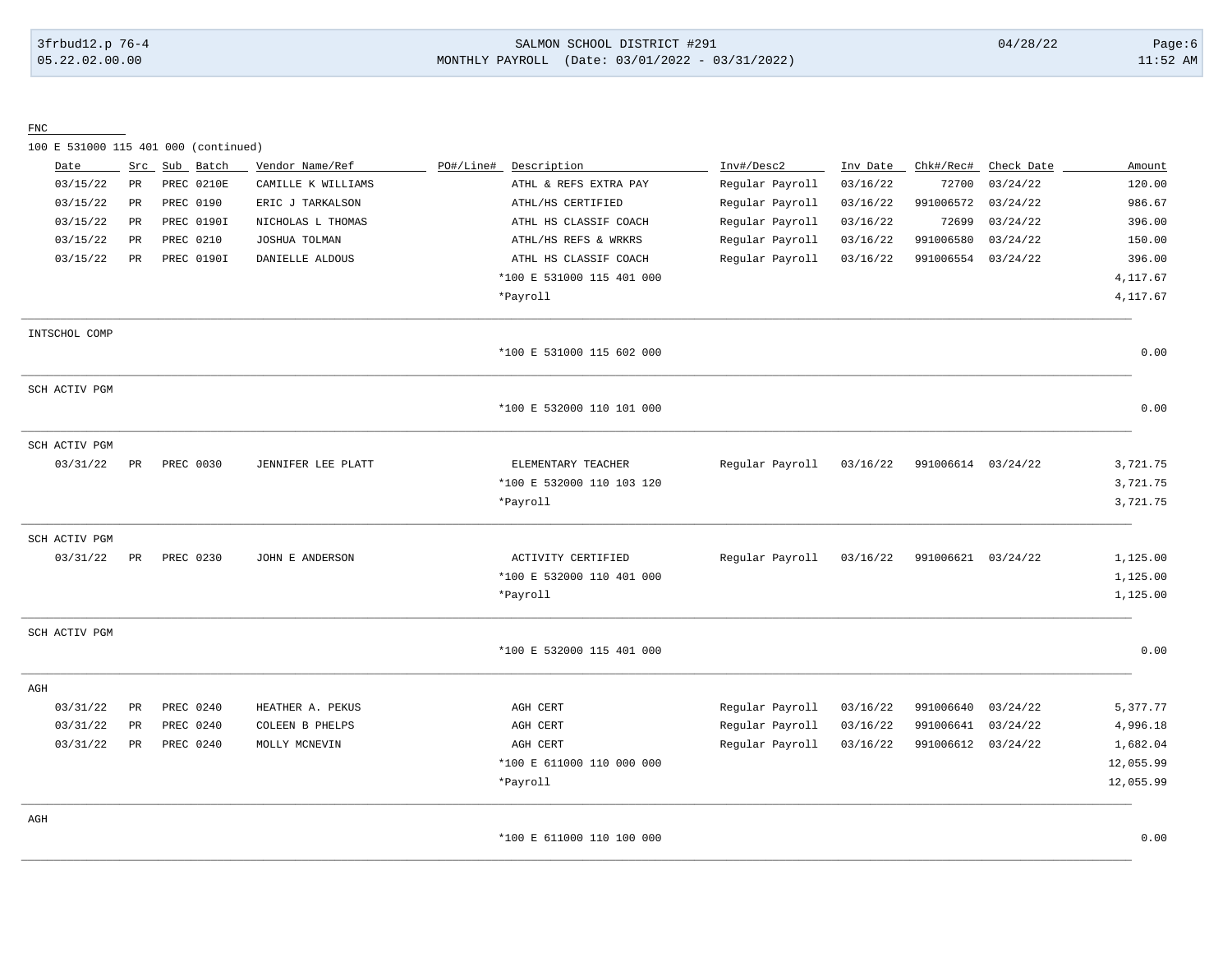# 3frbud12.p 76-4 SALMON SCHOOL DISTRICT #291 04/28/22 Page:7 05.22.02.00.00 MONTHLY PAYROLL (Date: 03/01/2022 - 03/31/2022) 11:52 AM

| ${\rm FNC}$     |    |               |                    |                           |                 |          |                               |          |          |
|-----------------|----|---------------|--------------------|---------------------------|-----------------|----------|-------------------------------|----------|----------|
| Date            |    | Src Sub Batch | Vendor Name/Ref    | PO#/Line# Description     | Inv#/Desc2      |          | Inv Date Chk#/Rec# Check Date |          | Amount   |
| AGH             |    |               |                    | *100 E 611000 115 100 000 |                 |          |                               |          | 0.00     |
| AGH             |    |               |                    |                           |                 |          |                               |          |          |
|                 |    |               |                    | *100 E 611000 115 101 000 |                 |          |                               |          | 0.00     |
| AGH             |    |               |                    |                           |                 |          |                               |          |          |
| 03/15/22        | PR | PREC 0110H    | HOLLY L SMITH      | HS CLSF HOURLY            | Regular Payroll | 03/16/22 | 991006570                     | 03/24/22 | 1,488.32 |
| 03/31/22        | PR | PREC 0110     | ASHLEY C TARKALSON | HS CLSF                   | Regular Payroll | 03/16/22 | 991006644                     | 03/24/22 | 600.00   |
|                 |    |               |                    | *100 E 611000 115 401 000 |                 |          |                               |          | 2,088.32 |
|                 |    |               |                    | *Payroll                  |                 |          |                               |          | 2,088.32 |
| AGH             |    |               |                    |                           |                 |          |                               |          |          |
| 03/15/22        | PR | PREC 0110H    | ERIC J TARKALSON   | HS CLSF HOURLY            | Regular Payroll | 03/16/22 | 991006572 03/24/22            |          | 2,376.36 |
|                 |    |               |                    | *100 E 611000 115 401 002 |                 |          |                               |          | 2,376.36 |
|                 |    |               |                    | *Payroll                  |                 |          |                               |          | 2,376.36 |
| SPEC SVC PGM    |    |               |                    |                           |                 |          |                               |          |          |
| 03/31/22        | PR | PREC SPEDD    | EILEEN T HOLDEN    | SPECIAL ED DIRECTOR       | Regular Payroll | 03/16/22 | 991006599 03/24/22            |          | 1,090.91 |
|                 |    |               |                    | *100 E 616000 110 000 000 |                 |          |                               |          | 1,090.91 |
|                 |    |               |                    | *Payroll                  |                 |          |                               |          | 1,090.91 |
| SPEC SVC PGM    |    |               |                    |                           |                 |          |                               |          |          |
|                 |    |               |                    | *100 E 616000 110 101 000 |                 |          |                               |          | 0.00     |
| SPEC SVC PGM    |    |               |                    |                           |                 |          |                               |          |          |
|                 |    |               |                    | *100 E 616000 115 000 000 |                 |          |                               |          | 0.00     |
| SPEC SVC PGM    |    |               |                    |                           |                 |          |                               |          |          |
|                 |    |               |                    | *100 E 616000 115 101 000 |                 |          |                               |          | 0.00     |
| EDUC MEDIA SVCS |    |               |                    |                           |                 |          |                               |          |          |
| 03/15/22        | PR | PREC 0290H    | TODD NELSON        | MEDIA CLSF HOURLY         | Regular Payroll | 03/16/22 | 991006525 03/24/22            |          | 547.40   |
|                 |    |               |                    | *100 E 622000 115 000 000 |                 |          |                               |          | 547.40   |
|                 |    |               |                    | *Payroll                  |                 |          |                               |          | 547.40   |
| EDUC MEDIA SVCS |    |               |                    |                           |                 |          |                               |          |          |
|                 |    |               |                    | *100 E 622000 115 100 000 |                 |          |                               |          | 0.00     |

\_\_\_\_\_\_\_\_\_\_\_\_\_\_\_\_\_\_\_\_\_\_\_\_\_\_\_\_\_\_\_\_\_\_\_\_\_\_\_\_\_\_\_\_\_\_\_\_\_\_\_\_\_\_\_\_\_\_\_\_\_\_\_\_\_\_\_\_\_\_\_\_\_\_\_\_\_\_\_\_\_\_\_\_\_\_\_\_\_\_\_\_\_\_\_\_\_\_\_\_\_\_\_\_\_\_\_\_\_\_\_\_\_\_\_\_\_\_\_\_\_\_\_\_\_\_\_\_\_\_\_\_\_\_\_\_\_\_\_\_\_\_\_\_\_\_\_\_\_\_\_\_\_\_\_\_\_\_\_\_\_\_\_\_\_\_\_\_\_\_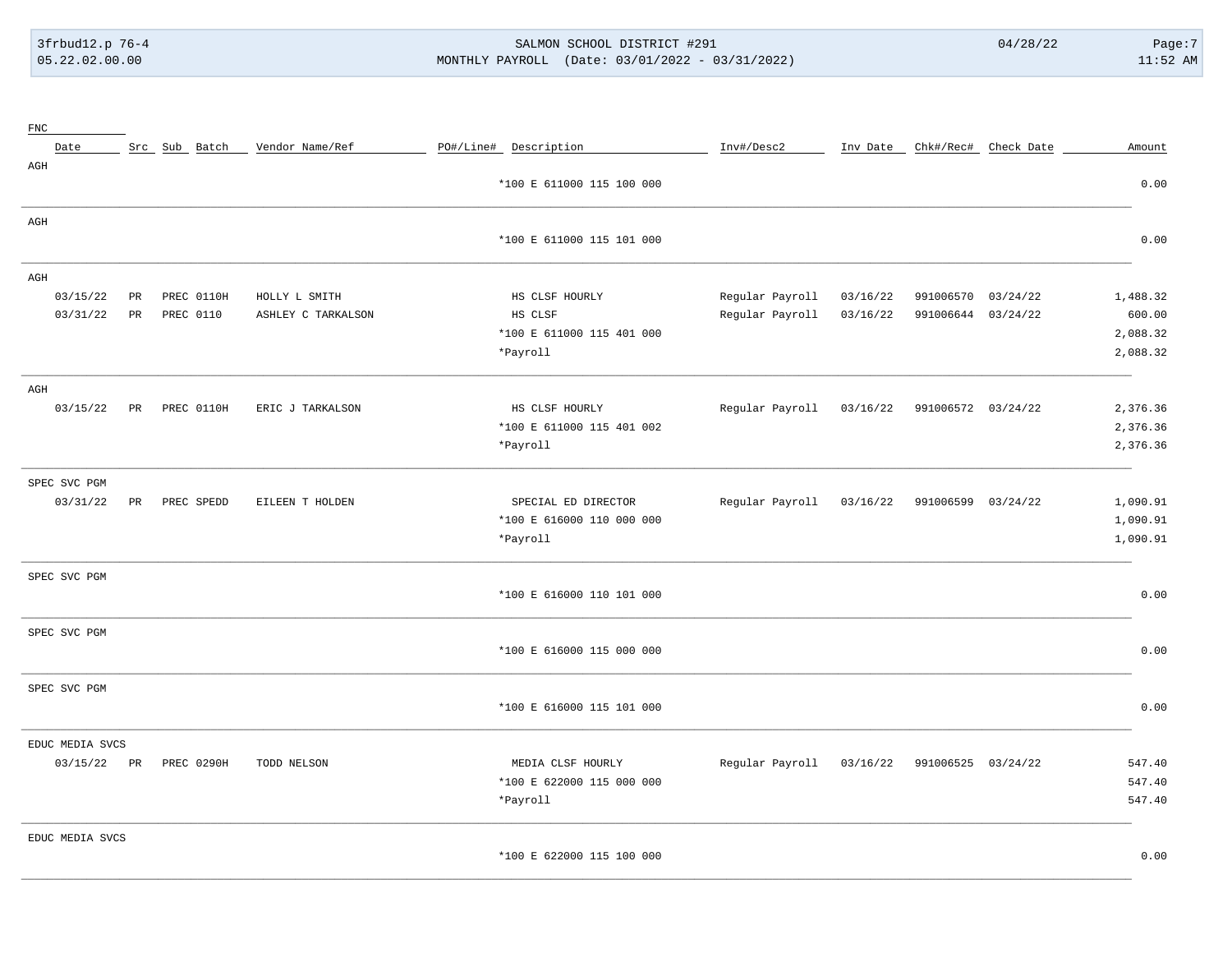# 3frbud12.p 76-4 SALMON SCHOOL DISTRICT #291 04/28/22 Page:8 05.22.02.00.00 MONTHLY PAYROLL (Date: 03/01/2022 - 03/31/2022) 11:52 AM

| ${\rm FNC}$     |                 |               |                  |                           |                 |          |                    |                      |            |
|-----------------|-----------------|---------------|------------------|---------------------------|-----------------|----------|--------------------|----------------------|------------|
| Date            |                 | Src Sub Batch | Vendor Name/Ref  | PO#/Line# Description     | Inv#/Desc2      | Inv Date |                    | Chk#/Rec# Check Date | Amount     |
| EDUC MEDIA SVCS |                 |               |                  |                           |                 |          |                    |                      |            |
|                 |                 |               |                  | *100 E 622000 115 101 000 |                 |          |                    |                      | 0.00       |
| EDUC MEDIA SVCS |                 |               |                  |                           |                 |          |                    |                      |            |
| 03/15/22        | PR              | PREC 0290H    | DIANA L HARRY    | MEDIA CLSF HOURLY         | Regular Payroll | 03/16/22 | 991006544 03/24/22 |                      | 1,455.38   |
|                 |                 |               |                  | *100 E 622000 115 103 000 |                 |          |                    |                      | 1,455.38   |
|                 |                 |               |                  | *Payroll                  |                 |          |                    |                      | 1,455.38   |
| EDUC MEDIA SVCS |                 |               |                  |                           |                 |          |                    |                      |            |
| 03/15/22        | PR              | PREC 0290H    | SHYLA A BARRETT  | MEDIA CLSF HOURLY         | Regular Payroll | 03/16/22 | 991006555          | 03/24/22             | 1,288.63   |
|                 |                 |               |                  | *100 E 622000 115 401 000 |                 |          |                    |                      | 1,288.63   |
|                 |                 |               |                  | *Payroll                  |                 |          |                    |                      | 1,288.63   |
| BOARD OF ED SVC |                 |               |                  |                           |                 |          |                    |                      |            |
| 03/15/22        | PR              | PREC 0310E    | CHAYLIN FARRAND  | Clas Admin                | Regular Payroll | 03/16/22 | 991006531 03/24/22 |                      | 300.00     |
|                 |                 |               |                  | *100 E 631000 115 001 000 |                 |          |                    |                      | 300.00     |
|                 |                 |               |                  | *Payroll                  |                 |          |                    |                      | 300.00     |
| DIST ADMIN SVC  |                 |               |                  |                           |                 |          |                    |                      |            |
|                 |                 |               |                  | *100 E 632000 110 000 000 |                 |          |                    |                      | 0.00       |
| DIST ADMIN SVC  |                 |               |                  |                           |                 |          |                    |                      |            |
| 03/31/22        | $_{\rm PR}$     | PREC 0300     | EILEEN T HOLDEN  | DIST ADM CERT             | Regular Payroll | 03/16/22 | 991006599          | 03/24/22             | 4,416.67   |
| 03/31/22        | $_{\rm PR}$     | PREC 0300     | CHRIS P BORN     | DIST ADM CERT             | Regular Payroll | 03/16/22 | 991006623          | 03/24/22             | 8,833.33   |
| 03/31/22        | $\mbox{\sf PR}$ | PREC 0300E    | CHRIS P BORN     | DIST ADMN EXTRA           | Regular Payroll | 03/16/22 | 991006623          | 03/24/22             | 681.25     |
| 03/31/22        | PR              | PREC 0300E    | EILEEN T HOLDEN  | DIST ADMN EXTRA           | Regular Payroll | 03/16/22 | 991006599          | 03/24/22             | 340.58     |
|                 |                 |               |                  | *100 E 632000 110 001 000 |                 |          |                    |                      | 14, 271.83 |
|                 |                 |               |                  | *Payroll                  |                 |          |                    |                      | 14, 271.83 |
| DIST ADMIN SVC  |                 |               |                  |                           |                 |          |                    |                      |            |
|                 |                 |               |                  | *100 E 632000 110 001 911 |                 |          |                    |                      | 0.00       |
| DIST ADMIN SVC  |                 |               |                  |                           |                 |          |                    |                      |            |
|                 |                 |               |                  | *100 E 632000 110 100 000 |                 |          |                    |                      | 0.00       |
| DIST ADMIN SVC  |                 |               |                  |                           |                 |          |                    |                      |            |
| 03/15/22        | PR              | PREC 0310     | KAYLA J. BIGELOW | DIST ADM CLSF             | Regular Payroll | 03/16/22 | 991006528          | 03/24/22             | 2,146.15   |
| 03/15/22        | PR              | PREC 0310H    | ELE TARKALSON    | DIST ADM CLSF HOURLY      | Regular Payroll | 03/16/22 | 991006571          | 03/24/22             | 145.95     |
|                 |                 |               |                  | *100 E 632000 115 001 000 |                 |          |                    |                      | 2,292.10   |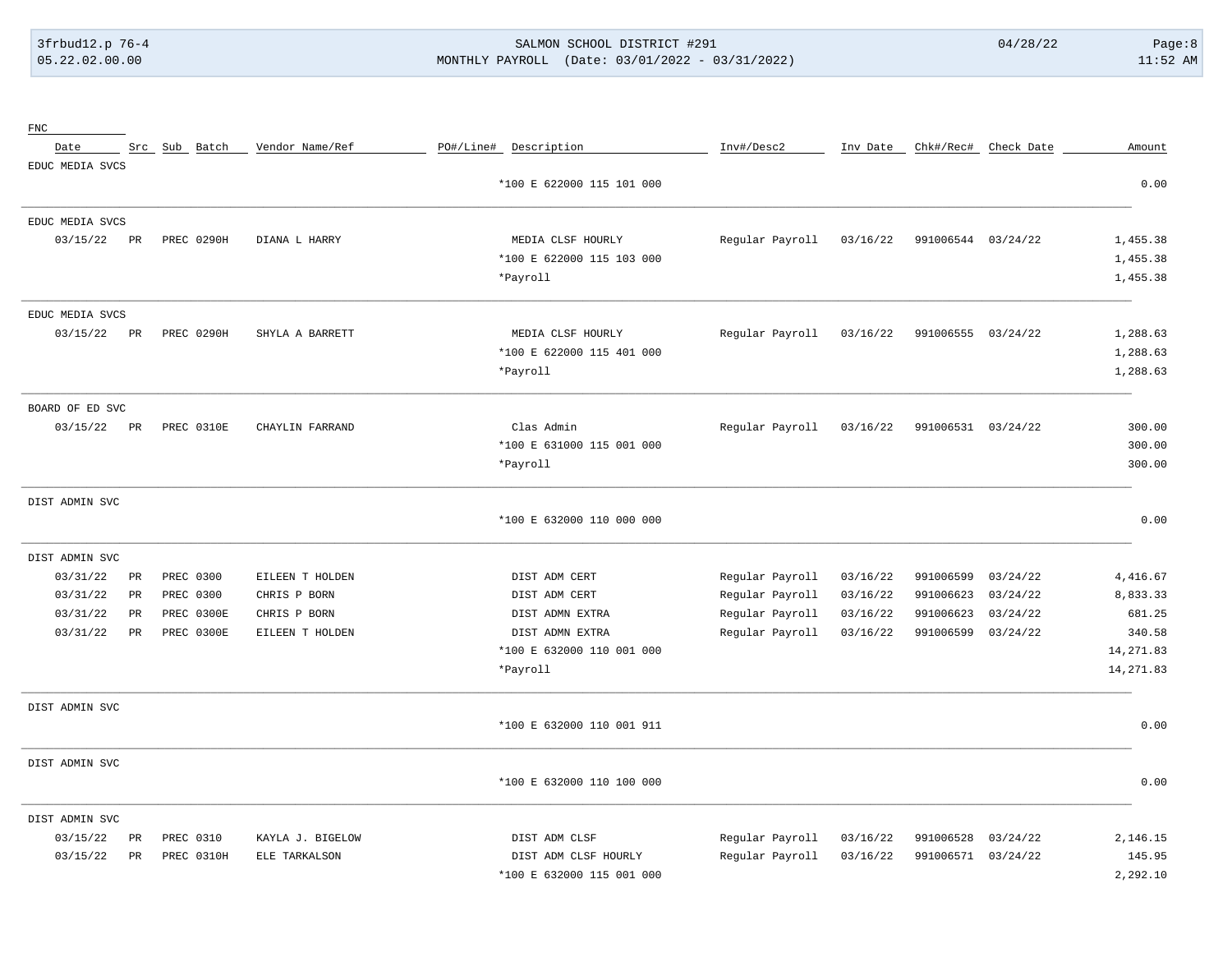# 3frbud12.p 76-4 SALMON SCHOOL DISTRICT #291 04/28/22 Page:9 05.22.02.00.00 MONTHLY PAYROLL (Date: 03/01/2022 - 03/31/2022) 11:52 AM

FNC

100 E 632000 115 001 000 (continued)

| Date           |                 | Src Sub Batch | Vendor Name/Ref    | PO#/Line# Description     | Inv#/Desc2      | Inv Date |                    | Chk#/Rec# Check Date | Amount   |
|----------------|-----------------|---------------|--------------------|---------------------------|-----------------|----------|--------------------|----------------------|----------|
|                |                 |               |                    | *Payroll                  |                 |          |                    |                      | 2,292.10 |
| DIST ADMIN SVC |                 |               |                    |                           |                 |          |                    |                      |          |
|                |                 |               |                    | *100 E 632000 115 001 911 |                 |          |                    |                      | 0.00     |
| SCH ADMIN SVC  |                 |               |                    |                           |                 |          |                    |                      |          |
|                |                 |               |                    | *100 E 641000 110 100 000 |                 |          |                    |                      | 0.00     |
| SCH ADMIN SVC  |                 |               |                    |                           |                 |          |                    |                      |          |
| 03/31/22       | PR              | PREC 0320     | JILL R PATTON      | SCHL ADM CERT             | Regular Payroll | 03/16/22 | 991006613 03/24/22 |                      | 6,222.92 |
|                |                 |               |                    | *100 E 641000 110 103 000 |                 |          |                    |                      | 6,222.92 |
|                |                 |               |                    | *Payroll                  |                 |          |                    |                      | 6,222.92 |
| SCH ADMIN SVC  |                 |               |                    |                           |                 |          |                    |                      |          |
| 03/31/22       | PR              | PREC 0320     | RUSTAN BRADSHAW    | SCHL ADM CERT             | Regular Payroll | 03/16/22 | 991006624 03/24/22 |                      | 6,398.92 |
|                |                 |               |                    | *100 E 641000 110 401 000 |                 |          |                    |                      | 6,398.92 |
|                |                 |               |                    | *Payroll                  |                 |          |                    |                      | 6,398.92 |
| SCH ADMIN SVC  |                 |               |                    |                           |                 |          |                    |                      |          |
|                |                 |               |                    | *100 E 641000 115 100 000 |                 |          |                    |                      | 0.00     |
| SCH ADMIN SVC  |                 |               |                    |                           |                 |          |                    |                      |          |
|                |                 |               |                    | *100 E 641000 115 101 000 |                 |          |                    |                      | 0.00     |
| SCH ADMIN SVC  |                 |               |                    |                           |                 |          |                    |                      |          |
| 03/15/22       | $\mbox{\sf PR}$ | PREC 0060H    | CHRISTINA K MULLEN | ELEM CLASSIFIED HOURLY    | Regular Payroll | 03/16/22 | 991006548          | 03/24/22             | 1,684.20 |
|                |                 |               |                    | *100 E 641000 115 103 000 |                 |          |                    |                      | 1,684.20 |
|                |                 |               |                    | *Payroll                  |                 |          |                    |                      | 1,684.20 |
| SCH ADMIN SVC  |                 |               |                    |                           |                 |          |                    |                      |          |
| 03/15/22       | PR              | PREC 0330     | EVELYN M BUHLER    | SCHL ADM CLSF             | Regular Payroll | 03/16/22 | 991006524          | 03/24/22             | 2,419.20 |
| 03/15/22       | $_{\rm PR}$     | PREC 0330E    | EVELYN M BUHLER    | SCHOOL ADM CLSF           | Regular Payroll | 03/16/22 | 991006524 03/24/22 |                      | 559.55   |
|                |                 |               |                    | *100 E 641000 115 401 000 |                 |          |                    |                      | 2,978.75 |
|                |                 |               |                    | *Payroll                  |                 |          |                    |                      | 2,978.75 |
| BSN ADMIN SVC  |                 |               |                    |                           |                 |          |                    |                      |          |
| 03/15/22       | PR              | PREC 0310H    | JANET L SEHER      | DIST ADM CLSF HOURLY      | Regular Payroll | 03/16/22 | 991006534          | 03/24/22             | 289.25   |
| 03/15/22       | PR              | PREC 0310     | CHAYLIN FARRAND    | DIST ADM CLSF             | Regular Payroll | 03/16/22 | 991006531          | 03/24/22             | 2,385.02 |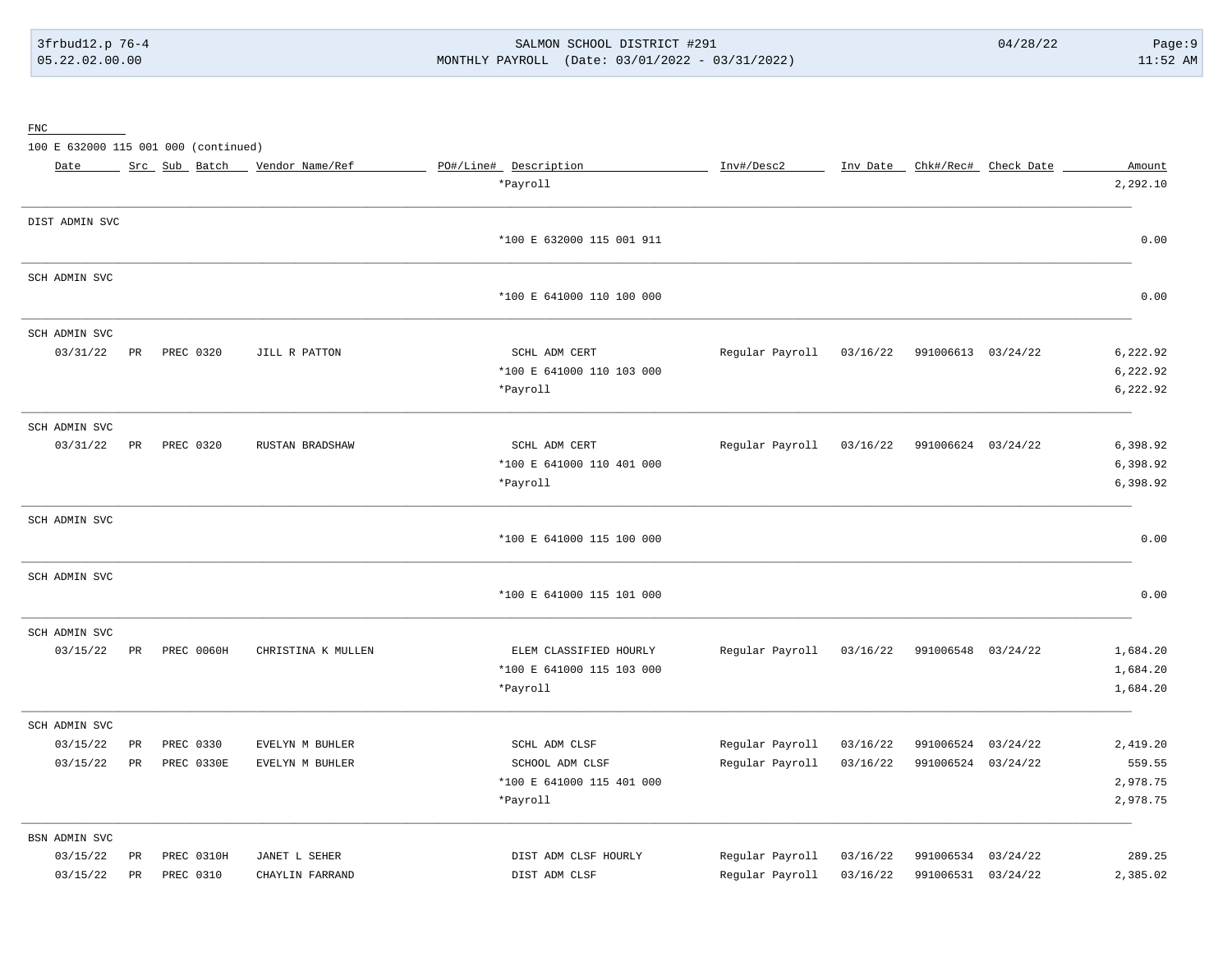# 3frbud12.p 76-4 SALMON SCHOOL DISTRICT #291 04/28/22 Page:10 05.22.02.00.00 MONTHLY PAYROLL (Date: 03/01/2022 - 03/31/2022) 11:52 AM

FNC

100 E 651000 115 001 000 (continued)

| Date            |             | Src Sub | Batch             | Vendor Name/Ref          | PO#/Line# | Description               | Inv#/Desc2      | Inv Date | Chk#/Rec# | Check Date | Amount   |
|-----------------|-------------|---------|-------------------|--------------------------|-----------|---------------------------|-----------------|----------|-----------|------------|----------|
| 03/31/22        | PR          |         | PREC 0310         | ASHLEY C TARKALSON       |           | DIST ADM CLSF             | Regular Payroll | 03/16/22 | 991006644 | 03/24/22   | 300.00   |
|                 |             |         |                   |                          |           | *100 E 651000 115 001 000 |                 |          |           |            | 2,974.27 |
|                 |             |         |                   |                          |           | *Payroll                  |                 |          |           |            | 2,974.27 |
| BLDG CARE       |             |         |                   |                          |           |                           |                 |          |           |            |          |
| 03/15/22        | PR          |         | <b>PREC 0360H</b> | ANALIA CAROLA OVEJERO    |           | CUSTODIAL HOURLY          | Regular Payroll | 03/16/22 | 991006568 | 03/24/22   | 504.00   |
| 03/15/22        | PR          |         | <b>PREC 0360H</b> | STEVEN L YATES           |           | CUSTODIAL HOURLY          | Regular Payroll | 03/16/22 | 991006573 | 03/24/22   | 1,946.50 |
| 03/15/22        | $_{\rm PR}$ |         | PREC 0360H        | LISA M MARLER            |           | CUSTODIAL HOURLY          | Regular Payroll | 03/16/22 | 991006584 | 03/24/22   | 2,272.36 |
| 03/15/22        | PR          |         | <b>PREC 0360H</b> | DAVID D FITZGERALD       |           | CUSTODIAL HOURLY          | Regular Payroll | 03/16/22 | 991006558 | 03/24/22   | 1,619.33 |
|                 |             |         |                   |                          |           | *100 E 661000 115 000 000 |                 |          |           |            | 6,342.19 |
|                 |             |         |                   |                          |           | *Payroll                  |                 |          |           |            | 6,342.19 |
| BLDG CARE       |             |         |                   |                          |           |                           |                 |          |           |            |          |
|                 |             |         |                   |                          |           | *100 E 661000 115 101 000 |                 |          |           |            | 0.00     |
| MAINT-STU OCC   |             |         |                   |                          |           |                           |                 |          |           |            |          |
| 03/15/22        | PR          |         | PREC 0390H        | ROBERT L. LEWIS          |           | MAINTENANCE HOURLY        | Regular Payroll | 03/16/22 | 991006583 | 03/24/22   | 5,719.89 |
| 03/15/22        | $_{\rm PR}$ |         | PREC 0390H        | DANA BIGELOW             |           | MAINTENANCE HOURLY        | Regular Payroll | 03/16/22 | 991006556 | 03/24/22   | 2,339.96 |
|                 |             |         |                   |                          |           | *100 E 664000 115 000 000 |                 |          |           |            | 8,059.85 |
|                 |             |         |                   |                          |           | *Payroll                  |                 |          |           |            | 8,059.85 |
| MAINT-STU OCC   |             |         |                   |                          |           |                           |                 |          |           |            |          |
|                 |             |         |                   |                          |           | *100 E 664000 115 100 000 |                 |          |           |            | 0.00     |
| <b>GROUNDS</b>  |             |         |                   |                          |           |                           |                 |          |           |            |          |
|                 |             |         |                   |                          |           | *100 E 665000 115 000 000 |                 |          |           |            | 0.00     |
| SECURITY/SAFETY |             |         |                   |                          |           |                           |                 |          |           |            |          |
| 03/15/22        | PR          |         | PREC 0411H        | <b>JASON A CROWNOVER</b> |           | CROSSING GUARD HOURLY     | Regular Payroll | 03/16/22 | 991006535 | 03/24/22   | 132.90   |
|                 |             |         |                   |                          |           | *100 E 667000 115 000 000 |                 |          |           |            | 132.90   |
|                 |             |         |                   |                          |           | *Payroll                  |                 |          |           |            | 132.90   |
| SECURITY/SAFETY |             |         |                   |                          |           |                           |                 |          |           |            |          |
|                 |             |         |                   |                          |           | *100 E 667000 115 103 000 |                 |          |           |            | 0.00     |
| SECURITY/SAFETY |             |         |                   |                          |           |                           |                 |          |           |            |          |
|                 |             |         |                   |                          |           | *100 E 667000 115 401 000 |                 |          |           |            | 0.00     |

\_\_\_\_\_\_\_\_\_\_\_\_\_\_\_\_\_\_\_\_\_\_\_\_\_\_\_\_\_\_\_\_\_\_\_\_\_\_\_\_\_\_\_\_\_\_\_\_\_\_\_\_\_\_\_\_\_\_\_\_\_\_\_\_\_\_\_\_\_\_\_\_\_\_\_\_\_\_\_\_\_\_\_\_\_\_\_\_\_\_\_\_\_\_\_\_\_\_\_\_\_\_\_\_\_\_\_\_\_\_\_\_\_\_\_\_\_\_\_\_\_\_\_\_\_\_\_\_\_\_\_\_\_\_\_\_\_\_\_\_\_\_\_\_\_\_\_\_\_\_\_\_\_\_\_\_\_\_\_\_\_\_\_\_\_\_\_\_\_\_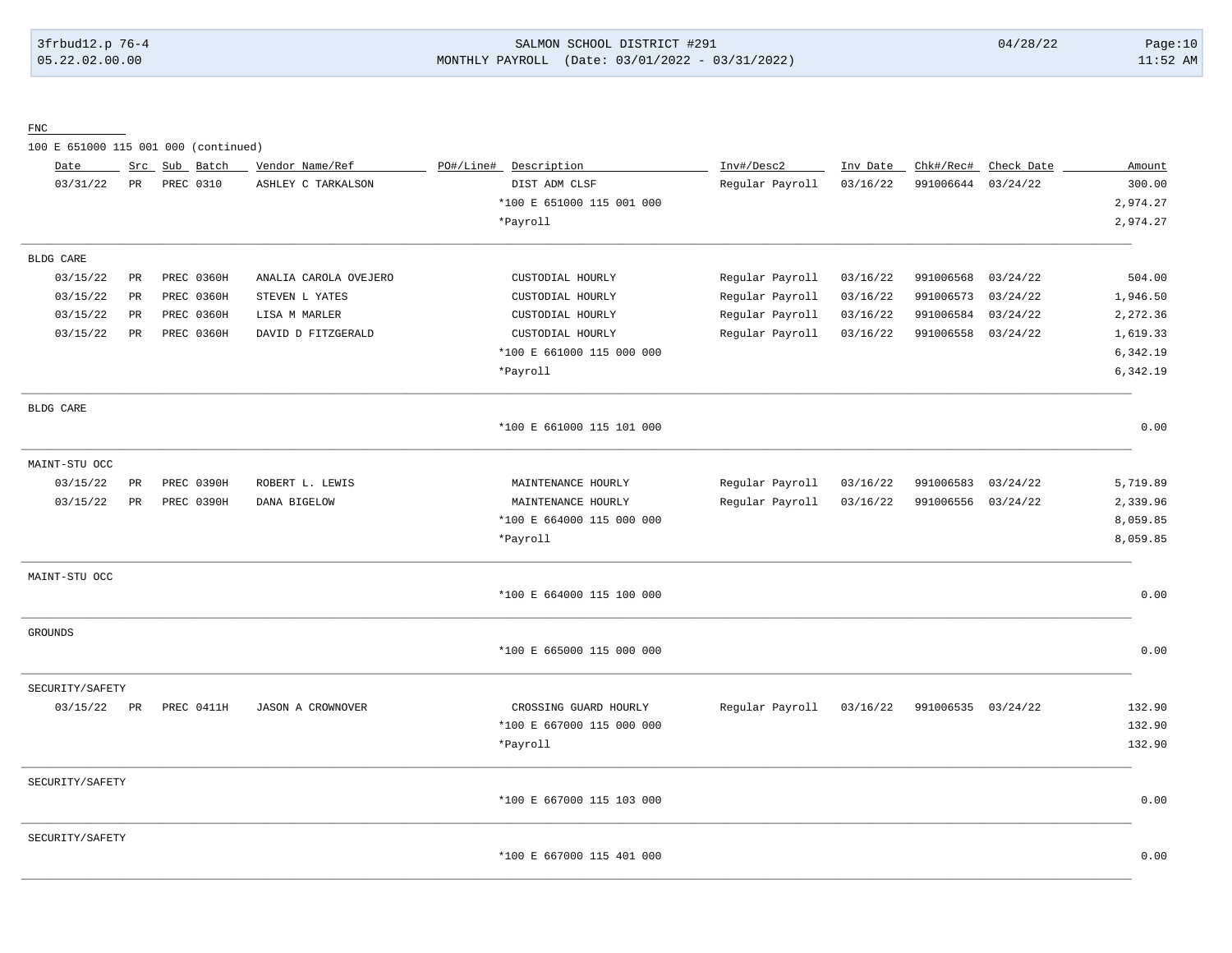# 3frbud12.p 76-4 SALMON SCHOOL DISTRICT #291 04/28/22 Page:11 05.22.02.00.00 MONTHLY PAYROLL (Date: 03/01/2022 - 03/31/2022) 11:52 AM

| ${\rm FNC}$     |                 |            |                        |                           |                 |          |           |            |           |
|-----------------|-----------------|------------|------------------------|---------------------------|-----------------|----------|-----------|------------|-----------|
| Date            | Src             | Sub Batch  | Vendor Name/Ref        | PO#/Line#<br>Description  | Inv#/Desc2      | Inv Date | Chk#/Rec# | Check Date | Amount    |
| PUPIL 2 SCHOOL  |                 |            |                        |                           |                 |          |           |            |           |
| 03/15/22        | $\mathtt{PR}$   | PREC 0410H | BEVERLY MCADOW         | TRANSPORTATION HOURLY     | Regular Payroll | 03/16/22 | 991006565 | 03/24/22   | 29.19     |
| 03/15/22        | PR              | PREC 0410H | <b>JESSE S WHITLEY</b> | TRANSPORTATION HOURLY     | Regular Payroll | 03/16/22 | 991006581 | 03/24/22   | 386.16    |
| 03/15/22        | PR              | PREC 0410  | KATHY TOLMAN           | TRANSPORTATION SALARY     | Regular Payroll | 03/16/22 | 991006527 | 03/24/22   | 903.40    |
| 03/15/22        | $\mbox{\sf PR}$ | PREC 0410H | STEPHEN A FABENY       | TRANSPORTATION HOURLY     | Regular Payroll | 03/16/22 | 991006530 | 03/24/22   | 1,494.25  |
| 03/15/22        | $_{\rm PR}$     | PREC 0410H | BERIK P CHRISTENSEN    | TRANSPORTATION HOURLY     | Regular Payroll | 03/16/22 | 991006557 | 03/24/22   | 27.76     |
| 03/15/22        | PR              | PREC 0410  | BROOKE D MONROE        | TRANSPORTATION SALARY     | Regular Payroll | 03/16/22 | 991006533 | 03/24/22   | 75.00     |
| 03/15/22        | PR              | PREC 0410h | BROOKE D MONROE        | TRANSPORTATION HOURLY     | Regular Payroll | 03/16/22 | 991006533 | 03/24/22   | 1,361.51  |
| 03/15/22        | <b>PR</b>       | PREC 0410H | JOSHUA TOLMAN          | TRANSPORTATION HOURLY     | Regular Payroll | 03/16/22 | 991006580 | 03/24/22   | 1,117.55  |
| 03/15/22        | PR              | PREC 0410H | PAUL FISHER            | TRANSPORTATION HOURLY     | Regular Payroll | 03/16/22 | 991006577 | 03/24/22   | 1,296.68  |
| 03/15/22        | PR              | PREC 0410H | BRUCE N MURPHY         | TRANSPORTATION HOURLY     | Regular Payroll | 03/16/22 | 991006578 | 03/24/22   | 1,634.15  |
| 03/15/22        | PR              | PREC 0410H | DAVID J SHAFFMASTER    | TRANSPORTATION HOURLY     | Regular Payroll | 03/16/22 | 991006579 | 03/24/22   | 945.88    |
| 03/15/22        | PR              | PREC 0410  | MARK D AUSTIN          | TRANSPORTATION SALARY     | Regular Payroll | 03/16/22 | 991006575 | 03/24/22   | 4,787.47  |
| 03/15/22        | $_{\rm PR}$     | PREC 0410H | DIANE BALDWIN          | TRANSPORTATION HOURLY     | Regular Payroll | 03/16/22 | 991006576 | 03/24/22   | 1,681.86  |
|                 |                 |            |                        | *100 E 681000 115 000 000 |                 |          |           |            | 15,740.86 |
|                 |                 |            |                        | *Payroll                  |                 |          |           |            | 15,740.86 |
| PUPIL 2 SCHOOL  |                 |            |                        |                           |                 |          |           |            |           |
|                 |                 |            |                        | *100 E 681000 115 555 000 |                 |          |           |            | 0.00      |
| PUPIL ATHL TRAN |                 |            |                        |                           |                 |          |           |            |           |
| 03/15/22        | PR              | PREC 0412H | JOSHUA TOLMAN          | SJSHS ATHL TRANSP HOURLY  | Regular Payroll | 03/16/22 | 991006580 | 03/24/22   | 607.50    |
| 03/15/22        | PR              | PREC 0412h | BROOKE D MONROE        | SJSHS ATHL TRANSP HOURLY  | Regular Payroll | 03/16/22 | 991006533 | 03/24/22   | 33.75     |
| 03/15/22        | <b>PR</b>       | PREC 0412H | DIANE BALDWIN          | SJSHS ATHL TRANSP HOURLY  | Regular Payroll | 03/16/22 | 991006576 | 03/24/22   | 142.50    |
| 03/15/22        | PR              | PREC 0410H | JOSHUA TOLMAN          | TRANSPORTATION HOURLY     | Regular Payroll | 03/16/22 | 991006580 | 03/24/22   | 61.88     |
| 03/15/22        | PR              | PREC 0412H | PAUL FISHER            | SJSHS ATHL TRANSP HOURLY  | Regular Payroll | 03/16/22 | 991006577 | 03/24/22   | 945.00    |
| 03/15/22        | PR              | PREC 0412H | PAUL FISHER            | SJSHS ATHL TRANSP HOURLY  | Regular Payroll | 03/16/22 | 991006577 | 03/24/22   | 374.06    |
| 03/15/22        | PR              | PREC 0412H | BRUCE N MURPHY         | SJSHS ATHL TRANSP HOURLY  | Regular Payroll | 03/16/22 | 991006578 | 03/24/22   | 37.50     |
| 03/15/22        | PR              | PREC 0412H | DAVID J SHAFFMASTER    | SJSHS ATHL TRANSP HOURLY  | Regular Payroll | 03/16/22 | 991006579 | 03/24/22   | 270.00    |
|                 |                 |            |                        | *100 E 682000 115 401 000 |                 |          |           |            | 2,472.19  |
|                 |                 |            |                        | *Payroll                  |                 |          |           |            | 2,472.19  |
| PUPIL ATHL TRAN |                 |            |                        |                           |                 |          |           |            |           |
|                 |                 |            |                        | *100 E 682000 115 602 000 |                 |          |           |            | 0.00      |
| PUPIL SAS TRANS |                 |            |                        |                           |                 |          |           |            |           |
|                 |                 |            |                        | *100 E 682200 115 000 000 |                 |          |           |            | 0.00      |
|                 |                 |            |                        |                           |                 |          |           |            |           |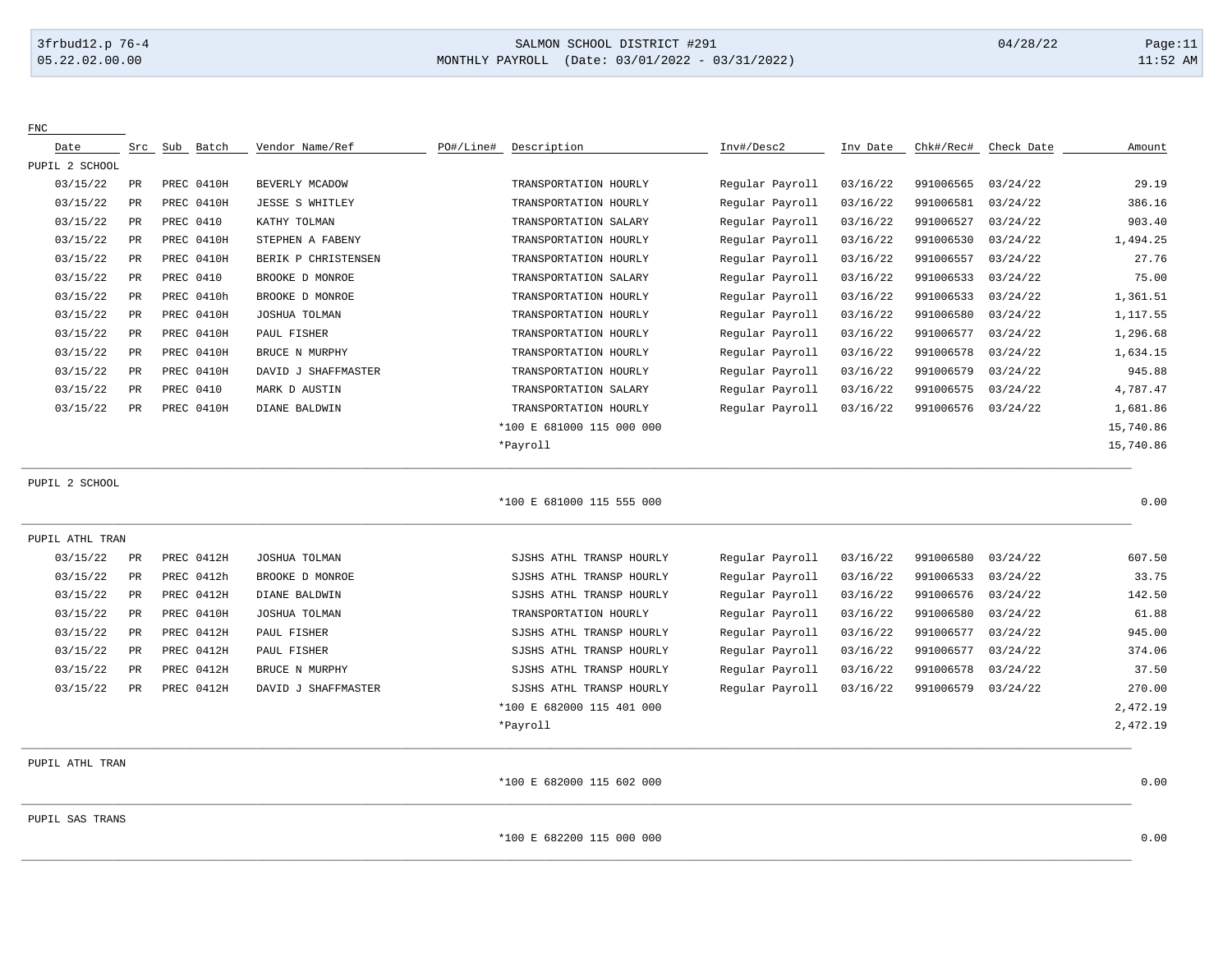#### SALMON SCHOOL DISTRICT #291 MONTHLY PAYROLL (Date: 03/01/2022 - 03/31/2022)

| FNC           |                          |                               |                           |                 |          |                               |           |
|---------------|--------------------------|-------------------------------|---------------------------|-----------------|----------|-------------------------------|-----------|
| Date          |                          | Src Sub Batch Vendor Name/Ref | PO#/Line# Description     | Inv#/Desc2      |          | Inv Date Chk#/Rec# Check Date | Amount    |
| GEN DIST PGMS |                          |                               |                           |                 |          |                               |           |
|               |                          |                               | *100 E 683000 115 100 000 |                 |          |                               | 0.00      |
| BLDG CARE     |                          |                               |                           |                 |          |                               |           |
|               |                          |                               | *220 E 661000 115 100 000 |                 |          |                               | 0.00      |
| MAINT-STU OCC |                          |                               |                           |                 |          |                               |           |
|               |                          |                               | *220 E 664000 115 100 000 |                 |          |                               | 0.00      |
| SEC PGM       |                          |                               |                           |                 |          |                               |           |
| 03/31/22      | $_{\rm PR}$<br>PREC 0417 | KATIE L COOPER                | AGRICULTURE/CAREER TECH   | Regular Payroll | 03/16/22 | 991006628 03/24/22            | 4,680.00  |
| 03/31/22      | PR<br>PDED 6000          | KATIE L COOPER                | HOUSE RENT                | Regular Payroll | 03/16/22 | 991006628 03/24/22            | $-225.00$ |
|               |                          |                               | *231 E 515000 110 401 000 |                 |          |                               | 4,455.00  |
|               |                          |                               | *Payroll                  |                 |          |                               | 4,455.00  |
| SEC PGM       |                          |                               |                           |                 |          |                               |           |
|               |                          |                               | *233 E 515000 110 000 000 |                 |          |                               | 0.00      |
| SEC PGM       |                          |                               |                           |                 |          |                               |           |
|               |                          |                               | *233 E 515000 110 000 203 |                 |          |                               | 0.00      |
| SEC PGM       |                          |                               |                           |                 |          |                               |           |
|               |                          |                               | *233 E 515000 115 000 000 |                 |          |                               | 0.00      |
| SEC PGM       |                          |                               |                           |                 |          |                               |           |
|               |                          |                               | *233 E 515000 115 000 200 |                 |          |                               | 0.00      |
| SEC PGM       |                          |                               |                           |                 |          |                               |           |
|               |                          |                               | *233 E 515000 115 000 201 |                 |          |                               | 0.00      |
| SEC PGM       |                          |                               |                           |                 |          |                               |           |
|               |                          |                               | *233 E 515000 115 000 202 |                 |          |                               | 0.00      |
| SEC PGM       |                          |                               |                           |                 |          |                               |           |
|               |                          |                               | *233 E 515000 115 000 203 |                 |          |                               | 0.00      |
| SEC PGM       |                          |                               |                           |                 |          |                               |           |
|               |                          |                               | *233 E 515000 115 000 205 |                 |          |                               | 0.00      |
|               |                          |                               |                           |                 |          |                               |           |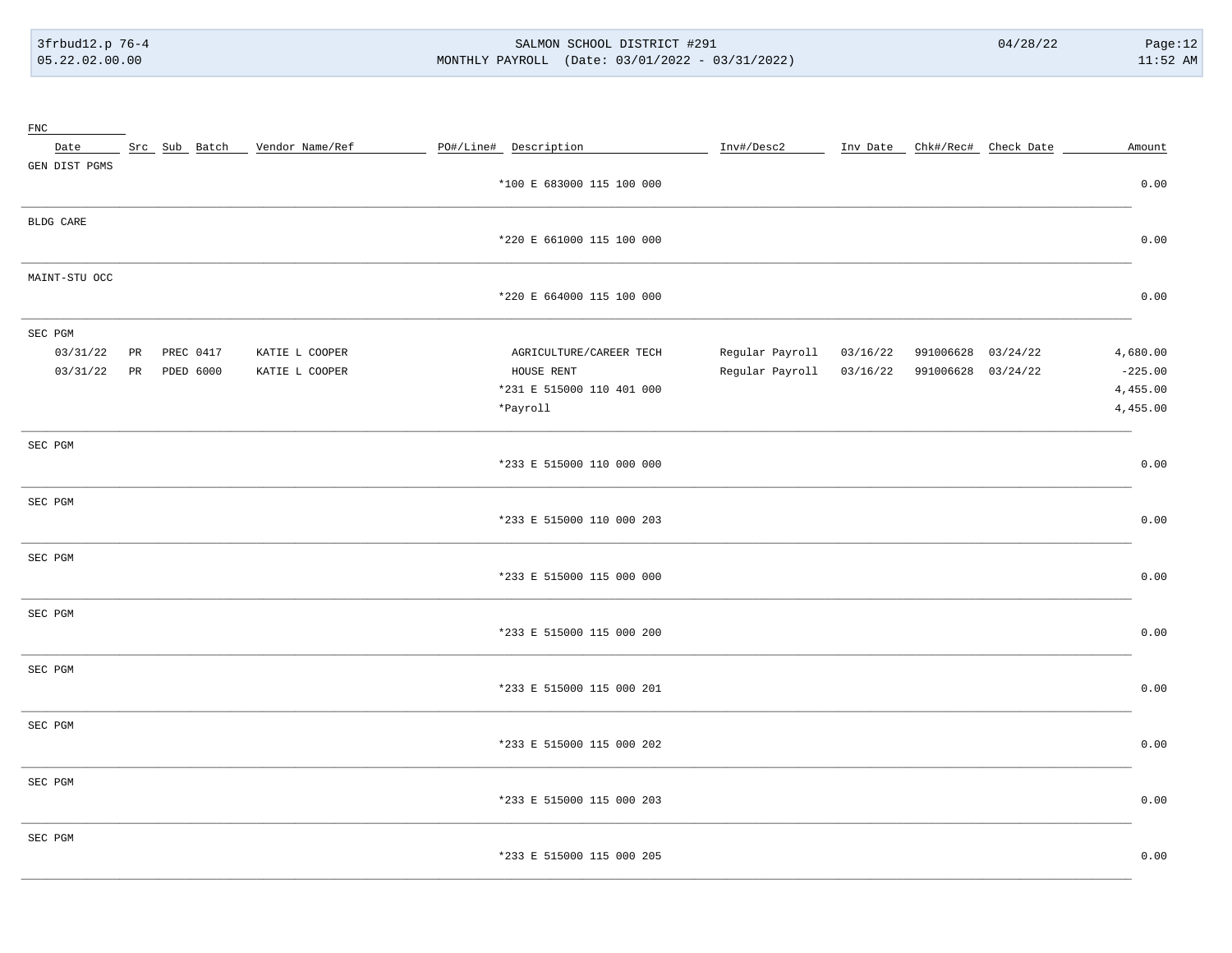#### SALMON SCHOOL DISTRICT #291 MONTHLY PAYROLL (Date: 03/01/2022 - 03/31/2022)

| FNC      |             |            |                                 |                           |                 |          |                    |                                   |          |
|----------|-------------|------------|---------------------------------|---------------------------|-----------------|----------|--------------------|-----------------------------------|----------|
| Date     |             |            | Src Sub Batch _ Vendor Name/Ref | PO#/Line# Description     | Inv#/Desc2      |          |                    | Inv Date _ Chk#/Rec# _ Check Date | Amount   |
| ELEM PGM |             |            |                                 |                           |                 |          |                    |                                   |          |
|          |             |            |                                 | *235 E 512000 110 101 000 |                 |          |                    |                                   | 0.00     |
|          |             |            |                                 |                           |                 |          |                    |                                   |          |
| ELEM PGM |             |            |                                 |                           |                 |          |                    |                                   |          |
|          |             |            |                                 | *235 E 512000 110 103 000 |                 |          |                    |                                   | 0.00     |
|          |             |            |                                 |                           |                 |          |                    |                                   |          |
| SEC PGM  |             |            |                                 |                           |                 |          |                    |                                   |          |
|          |             |            |                                 | *235 E 515000 110 101 000 |                 |          |                    |                                   | 0.00     |
|          |             |            |                                 |                           |                 |          |                    |                                   |          |
| SEC PGM  |             |            |                                 |                           |                 |          |                    |                                   |          |
|          |             |            |                                 | *235 E 515000 110 401 000 |                 |          |                    |                                   | 0.00     |
|          |             |            |                                 |                           |                 |          |                    |                                   |          |
| SEC PGM  |             |            |                                 |                           |                 |          |                    |                                   |          |
|          |             |            |                                 | *236 E 515000 110 602 000 |                 |          |                    |                                   | 0.00     |
|          |             |            |                                 |                           |                 |          |                    |                                   |          |
| SEC PGM  |             |            |                                 |                           |                 |          |                    |                                   |          |
|          |             |            |                                 | *240 E 515000 110 401 000 |                 |          |                    |                                   | 0.00     |
|          |             |            |                                 |                           |                 |          |                    |                                   |          |
| SEC PGM  |             |            |                                 |                           |                 |          |                    |                                   |          |
| 03/31/22 | $_{\rm PR}$ | PREC 0420H | JENNIFER LEE PLATT              | DRIVERS ED HOURLY         | Regular Payroll | 03/16/22 | 991006614 03/24/22 |                                   | 360.00   |
| 03/31/22 | PR          | PREC 0421H | JENNIFER LEE PLATT              | DRIVER ED CLASSROOM       | Regular Payroll | 03/16/22 | 991006614 03/24/22 |                                   | 675.00   |
|          |             |            |                                 | *241 E 515000 110 401 000 |                 |          |                    |                                   | 1,035.00 |
|          |             |            |                                 | *Payroll                  |                 |          |                    |                                   | 1,035.00 |
|          |             |            |                                 |                           |                 |          |                    |                                   |          |
| SEC PGM  |             |            |                                 |                           |                 |          |                    |                                   |          |
|          |             |            |                                 | *241 E 515000 115 401 000 |                 |          |                    |                                   | 0.00     |
|          |             |            |                                 |                           |                 |          |                    |                                   |          |
| ELEM PGM |             |            |                                 |                           |                 |          |                    |                                   |          |
|          |             |            |                                 | *242 E 512000 110 101 000 |                 |          |                    |                                   | 0.00     |
|          |             |            |                                 |                           |                 |          |                    |                                   |          |
| ELEM PGM |             |            |                                 |                           |                 |          |                    |                                   |          |
|          |             |            |                                 | *242 E 512000 110 103 000 |                 |          |                    |                                   | 0.00     |
|          |             |            |                                 |                           |                 |          |                    |                                   |          |
| ELEM PGM |             |            |                                 |                           |                 |          |                    |                                   |          |
|          |             |            |                                 | *242 E 512000 115 101 000 |                 |          |                    |                                   | 0.00     |
|          |             |            |                                 |                           |                 |          |                    |                                   |          |
| ELEM PGM |             |            |                                 |                           |                 |          |                    |                                   |          |
|          |             |            |                                 | *242 E 512000 115 103 000 |                 |          |                    |                                   | 0.00     |
|          |             |            |                                 |                           |                 |          |                    |                                   |          |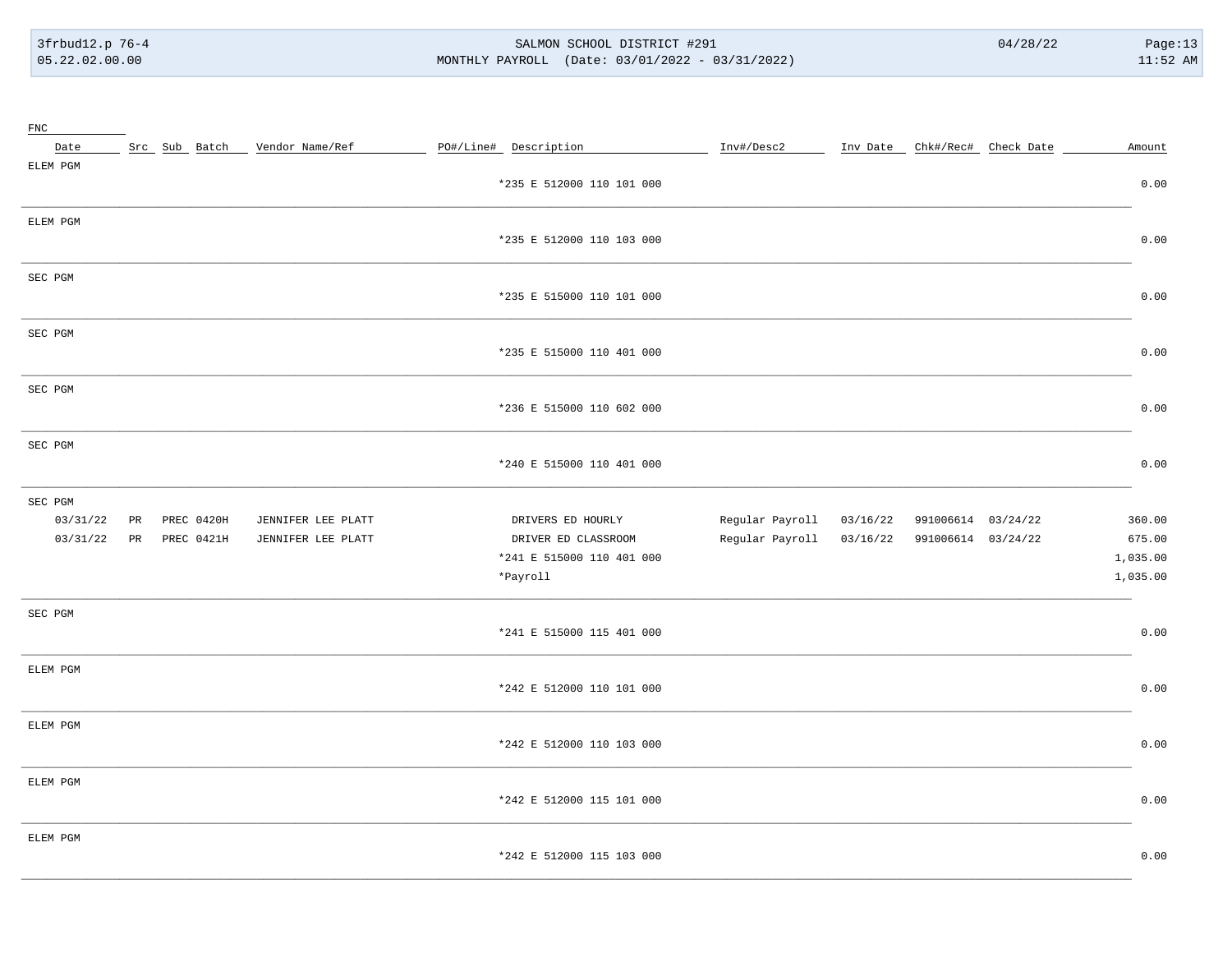#### SALMON SCHOOL DISTRICT #291 MONTHLY PAYROLL (Date: 03/01/2022 - 03/31/2022)

| FNC             |    |               |                 |                           |                          |          |                    |                               |          |
|-----------------|----|---------------|-----------------|---------------------------|--------------------------|----------|--------------------|-------------------------------|----------|
| Date            |    | Src Sub Batch | Vendor Name/Ref | PO#/Line# Description     | Inv#/Desc2               |          |                    | Inv Date Chk#/Rec# Check Date | Amount   |
| ELEM PGM        |    |               |                 |                           |                          |          |                    |                               |          |
| 03/15/22        | PR | PREC 0290H    | TODD NELSON     | MEDIA CLSF HOURLY         | Regular Payroll          | 03/16/22 | 991006525 03/24/22 |                               | 410.55   |
|                 |    |               |                 | *245 E 512000 115 103 000 |                          |          |                    |                               | 410.55   |
|                 |    |               |                 | *Payroll                  |                          |          |                    |                               | 410.55   |
| SEC PGM         |    |               |                 |                           |                          |          |                    |                               |          |
|                 |    |               |                 | *245 E 515000 115 101 000 |                          |          |                    |                               | 0.00     |
| SEC PGM         |    |               |                 |                           |                          |          |                    |                               |          |
| 03/15/22        | PR | PREC 0290H    | TODD NELSON     | MEDIA CLSF HOURLY         | Regular Payroll          | 03/16/22 | 991006525 03/24/22 |                               | 410.55   |
|                 |    |               |                 | *245 E 515000 115 401 000 |                          |          |                    |                               | 410.55   |
|                 |    |               |                 | *Payroll                  |                          |          |                    |                               | 410.55   |
| EDUC MEDIA SVCS |    |               |                 |                           |                          |          |                    |                               |          |
| 03/15/22 PR     |    | PREC 0290H    | TODD NELSON     | MEDIA CLSF HOURLY         | Regular Payroll 03/16/22 |          | 991006525 03/24/22 |                               | 1,368.50 |
|                 |    |               |                 | *245 E 622000 115 000 000 |                          |          |                    |                               | 1,368.50 |
|                 |    |               |                 | *Payroll                  |                          |          |                    |                               | 1,368.50 |
|                 |    |               |                 |                           |                          |          |                    |                               |          |
| EDUC MEDIA SVCS |    |               |                 |                           |                          |          |                    |                               |          |
|                 |    |               |                 | *245 E 622000 115 100 000 |                          |          |                    |                               | 0.00     |
| $\rm{AGH}$      |    |               |                 |                           |                          |          |                    |                               |          |
|                 |    |               |                 | *246 E 611000 115 000 000 |                          |          |                    |                               | 0.00     |
| AGH             |    |               |                 |                           |                          |          |                    |                               |          |
|                 |    |               |                 | *246 E 611000 115 100 000 |                          |          |                    |                               | 0.00     |
| EXC CHILD PGM   |    |               |                 |                           |                          |          |                    |                               |          |
|                 |    |               |                 | *248 E 521000 115 100 000 |                          |          |                    |                               | 0.00     |
| SEC PGM         |    |               |                 |                           |                          |          |                    |                               |          |
|                 |    |               |                 | *249 E 515000 110 401 000 |                          |          |                    |                               | 0.00     |
|                 |    |               |                 |                           |                          |          |                    |                               |          |
| SEC PGM         |    |               |                 | *249 E 515000 115 401 000 |                          |          |                    |                               | 0.00     |
|                 |    |               |                 |                           |                          |          |                    |                               |          |
| INSTR IMPVMT    |    |               |                 | *250 E 621000 110 001 000 |                          |          |                    |                               | 0.00     |
|                 |    |               |                 |                           |                          |          |                    |                               |          |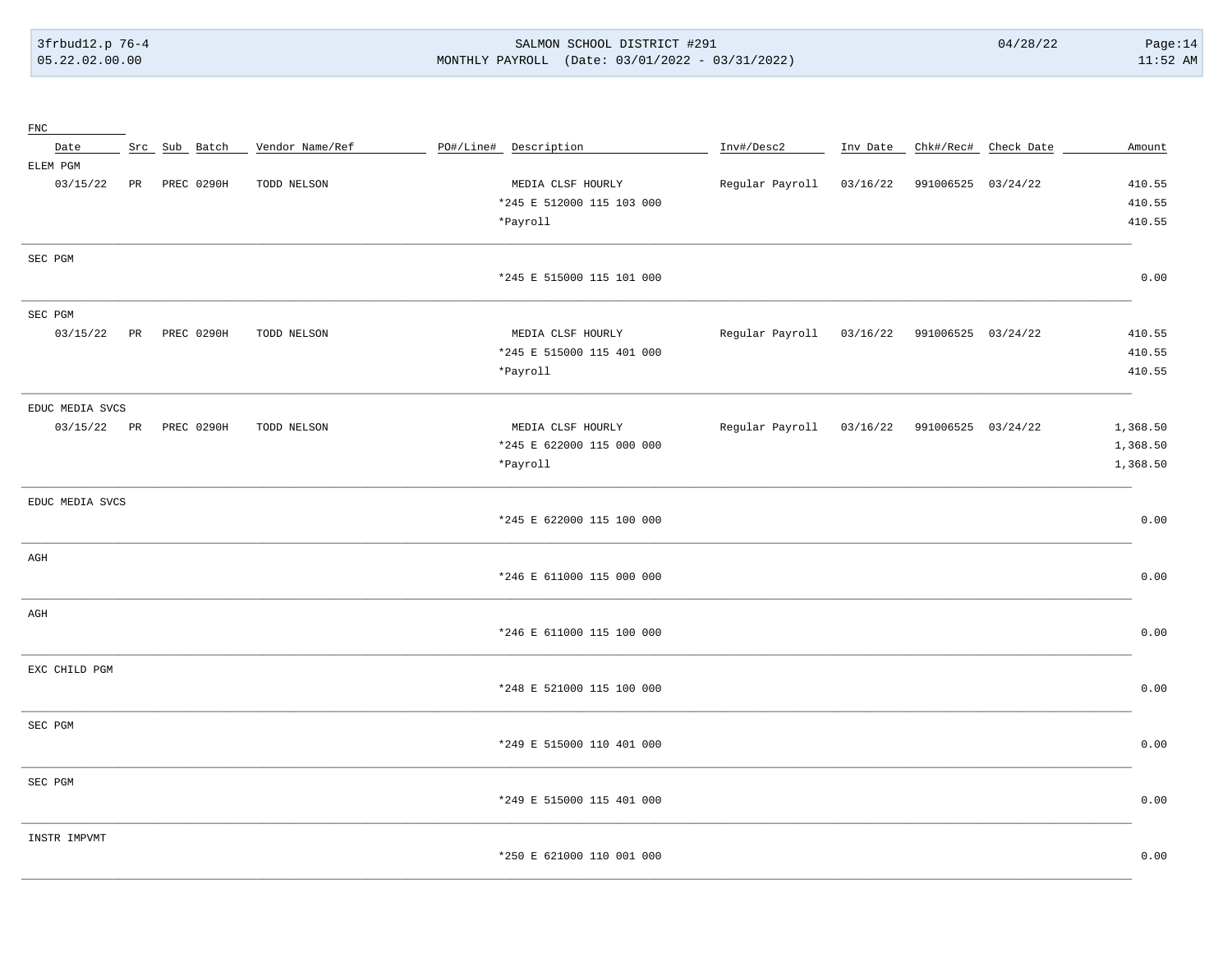# 3frbud12.p 76-4 SALMON SCHOOL DISTRICT #291 04/28/22 Page:15 05.22.02.00.00 MONTHLY PAYROLL (Date: 03/01/2022 - 03/31/2022) 11:52 AM

| $_{\rm FNC}$ |             |               |                    |                           |                 |          |                    |                      |          |
|--------------|-------------|---------------|--------------------|---------------------------|-----------------|----------|--------------------|----------------------|----------|
| Date         |             | Src Sub Batch | Vendor Name/Ref    | PO#/Line# Description     | Inv#/Desc2      | Inv Date |                    | Chk#/Rec# Check Date | Amount   |
| INSTR IMPVMT |             |               |                    |                           |                 |          |                    |                      |          |
|              |             |               |                    | *250 E 621000 115 001 000 |                 |          |                    |                      | 0.00     |
| ELEM PGM     |             |               |                    |                           |                 |          |                    |                      |          |
|              |             |               |                    | *251 E 512000 110 101 000 |                 |          |                    |                      | 0.00     |
| ELEM PGM     |             |               |                    |                           |                 |          |                    |                      |          |
| 03/31/22     | PR          | PREC 0030     | LAURIE D DUPREE    | ELEMENTARY TEACHER        | Regular Payroll | 03/16/22 | 991006605 03/24/22 |                      | 4,473.67 |
|              |             |               |                    | *251 E 512000 110 103 000 |                 |          |                    |                      | 4,473.67 |
|              |             |               |                    | *Payroll                  |                 |          |                    |                      | 4,473.67 |
| ELEM PGM     |             |               |                    |                           |                 |          |                    |                      |          |
|              |             |               |                    | *251 E 512000 115 101 000 |                 |          |                    |                      | 0.00     |
| ELEM PGM     |             |               |                    |                           |                 |          |                    |                      |          |
| 03/15/22     | PR          | PREC PARAH    | HAYLEY A PRESTON   | Paraprofessional Hourly   | Regular Payroll | 03/16/22 | 991006551          | 03/24/22             | 923.55   |
| 03/15/22     | PR          | PREC PARAH    | CHEYENNE MARIE DAY | Paraprofessional Hourly   | Regular Payroll | 03/16/22 | 991006537          | 03/24/22             | 771.39   |
| 03/15/22     | $_{\rm PR}$ | PREC PARAH    | DAWN LOPEZ         | Paraprofessional Hourly   | Regular Payroll | 03/16/22 | 991006547          | 03/24/22             | 960.06   |
| 03/15/22     | PR          | PREC PARAH    | DONNA M GEBHARDT   | Paraprofessional Hourly   | Regular Payroll | 03/16/22 | 991006540          | 03/24/22             | 185.54   |
|              |             |               |                    | *251 E 512000 115 103 000 |                 |          |                    |                      | 2,840.54 |
|              |             |               |                    | *Payroll                  |                 |          |                    |                      | 2,840.54 |
| SEC PGM      |             |               |                    |                           |                 |          |                    |                      |          |
|              |             |               |                    | *251 E 515000 110 101 000 |                 |          |                    |                      | 0.00     |
| SEC PGM      |             |               |                    |                           |                 |          |                    |                      |          |
|              |             |               |                    | *251 E 515000 110 401 000 |                 |          |                    |                      | 0.00     |
| SEC PGM      |             |               |                    |                           |                 |          |                    |                      |          |
|              |             |               |                    | *251 E 515000 115 101 000 |                 |          |                    |                      | 0.00     |
| SEC PGM      |             |               |                    |                           |                 |          |                    |                      |          |
| 03/15/22     | PR          | PREC PARAH    | PAULA J HONEYCUTT  | Paraprofessional Hourly   | Regular Payroll | 03/16/22 | 991006561          | 03/24/22             | 996.57   |
|              |             |               |                    | *251 E 515000 115 401 000 |                 |          |                    |                      | 996.57   |
|              |             |               |                    | *Payroll                  |                 |          |                    |                      | 996.57   |
| INSTR IMPVMT |             |               |                    |                           |                 |          |                    |                      |          |
|              |             |               |                    | *251 E 621000 110 000 302 |                 |          |                    |                      | 0.00     |

\_\_\_\_\_\_\_\_\_\_\_\_\_\_\_\_\_\_\_\_\_\_\_\_\_\_\_\_\_\_\_\_\_\_\_\_\_\_\_\_\_\_\_\_\_\_\_\_\_\_\_\_\_\_\_\_\_\_\_\_\_\_\_\_\_\_\_\_\_\_\_\_\_\_\_\_\_\_\_\_\_\_\_\_\_\_\_\_\_\_\_\_\_\_\_\_\_\_\_\_\_\_\_\_\_\_\_\_\_\_\_\_\_\_\_\_\_\_\_\_\_\_\_\_\_\_\_\_\_\_\_\_\_\_\_\_\_\_\_\_\_\_\_\_\_\_\_\_\_\_\_\_\_\_\_\_\_\_\_\_\_\_\_\_\_\_\_\_\_\_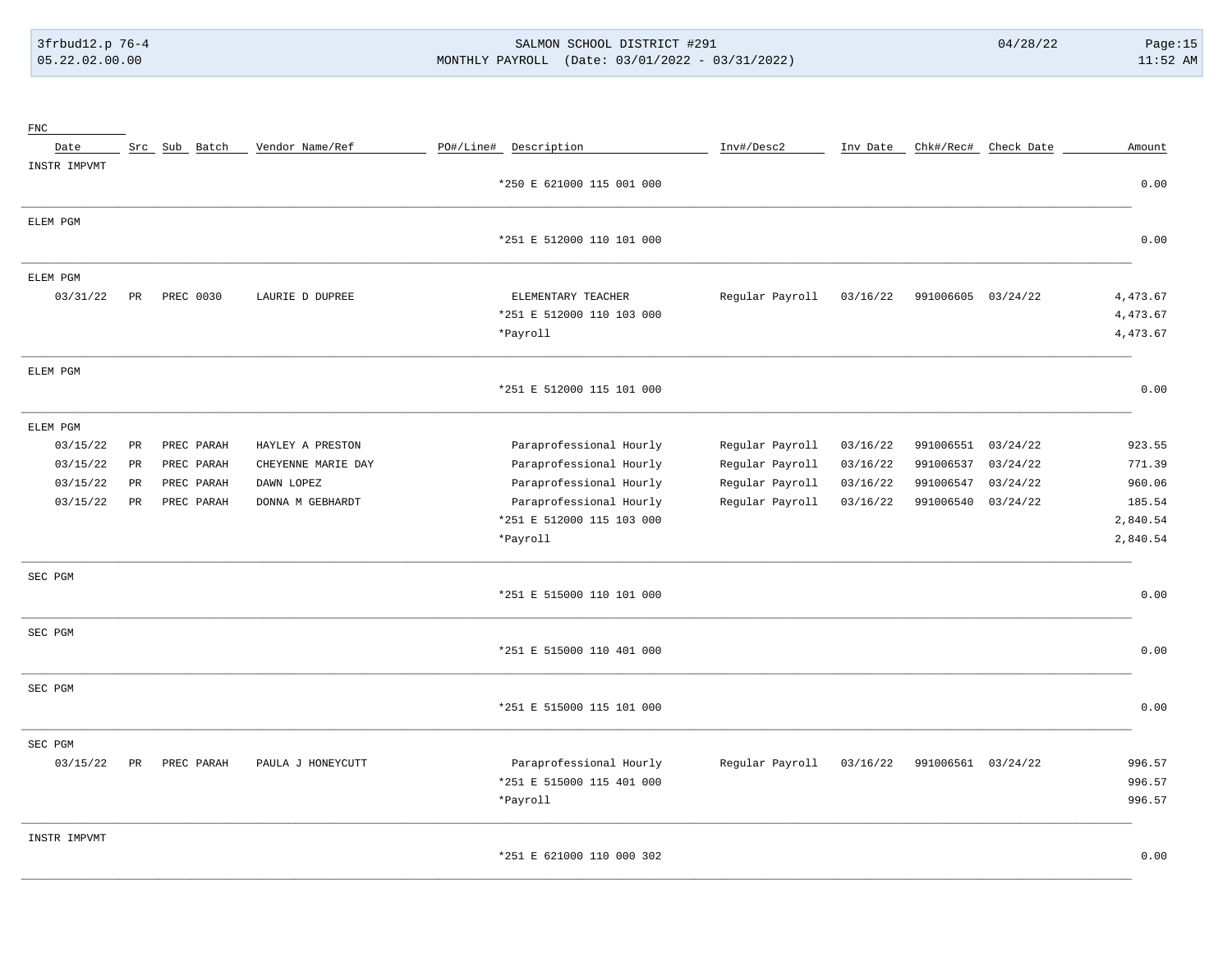#### SALMON SCHOOL DISTRICT #291 MONTHLY PAYROLL (Date: 03/01/2022 - 03/31/2022)

| $_{\rm FNC}$   |                        |                                    |                           |                                                          |  |          |
|----------------|------------------------|------------------------------------|---------------------------|----------------------------------------------------------|--|----------|
|                |                        | Date Src Sub Batch Vendor Name/Ref | PO#/Line# Description     | Inv#/Desc2 ______ Inv Date _ Chk#/Rec# Check Date ______ |  | Amount   |
| INSTR IMPVMT   |                        |                                    |                           |                                                          |  |          |
|                |                        |                                    | *251 E 621000 110 101 302 |                                                          |  | 0.00     |
|                |                        |                                    |                           |                                                          |  |          |
| INSTR IMPVMT   |                        |                                    |                           |                                                          |  |          |
|                |                        |                                    | *251 E 621000 115 000 000 |                                                          |  | 0.00     |
|                |                        |                                    |                           |                                                          |  |          |
| INSTR IMPVMT   |                        |                                    |                           |                                                          |  |          |
|                |                        |                                    | *251 E 621000 115 000 302 |                                                          |  | 0.00     |
| INSTR IMPVMT   |                        |                                    |                           |                                                          |  |          |
|                |                        |                                    | *251 E 621000 115 101 000 |                                                          |  | 0.00     |
|                |                        |                                    |                           |                                                          |  |          |
| INSTR IMPVMT   |                        |                                    |                           |                                                          |  |          |
|                |                        |                                    | *251 E 621000 115 101 302 |                                                          |  | 0.00     |
|                |                        |                                    |                           |                                                          |  |          |
| DIST ADMIN SVC |                        |                                    |                           |                                                          |  |          |
|                | 03/31/22 PR PREC FPROG | EILEEN T HOLDEN                    | FED PROGRMAS STIPEND      | Regular Payroll 03/16/22 991006599 03/24/22              |  | 1,000.00 |
|                |                        |                                    | *251 E 632000 110 001 000 |                                                          |  | 1,000.00 |
|                |                        |                                    | *Payroll                  |                                                          |  | 1,000.00 |
|                |                        |                                    |                           |                                                          |  |          |
| DIST ADMIN SVC |                        |                                    | *251 E 632000 115 001 000 |                                                          |  | 0.00     |
|                |                        |                                    |                           |                                                          |  |          |
| INSTR IMPVMT   |                        |                                    |                           |                                                          |  |          |
|                |                        |                                    | *252 E 621000 110 001 000 |                                                          |  | 0.00     |
|                |                        |                                    |                           |                                                          |  |          |
| INSTR IMPVMT   |                        |                                    |                           |                                                          |  |          |
|                |                        |                                    | *252 E 621000 115 001 000 |                                                          |  | 0.00     |
|                |                        |                                    |                           |                                                          |  |          |
| ELEM PGM       |                        |                                    |                           |                                                          |  |          |
|                |                        |                                    | *254 E 512000 110 103 000 |                                                          |  | 0.00     |
|                |                        |                                    |                           |                                                          |  |          |
| SEC PGM        |                        |                                    | *254 E 515000 110 401 000 |                                                          |  | 0.00     |
|                |                        |                                    |                           |                                                          |  |          |
| EXC CHILD PGM  |                        |                                    |                           |                                                          |  |          |
|                |                        |                                    | *254 E 521000 110 000 000 |                                                          |  | 0.00     |
|                |                        |                                    |                           |                                                          |  |          |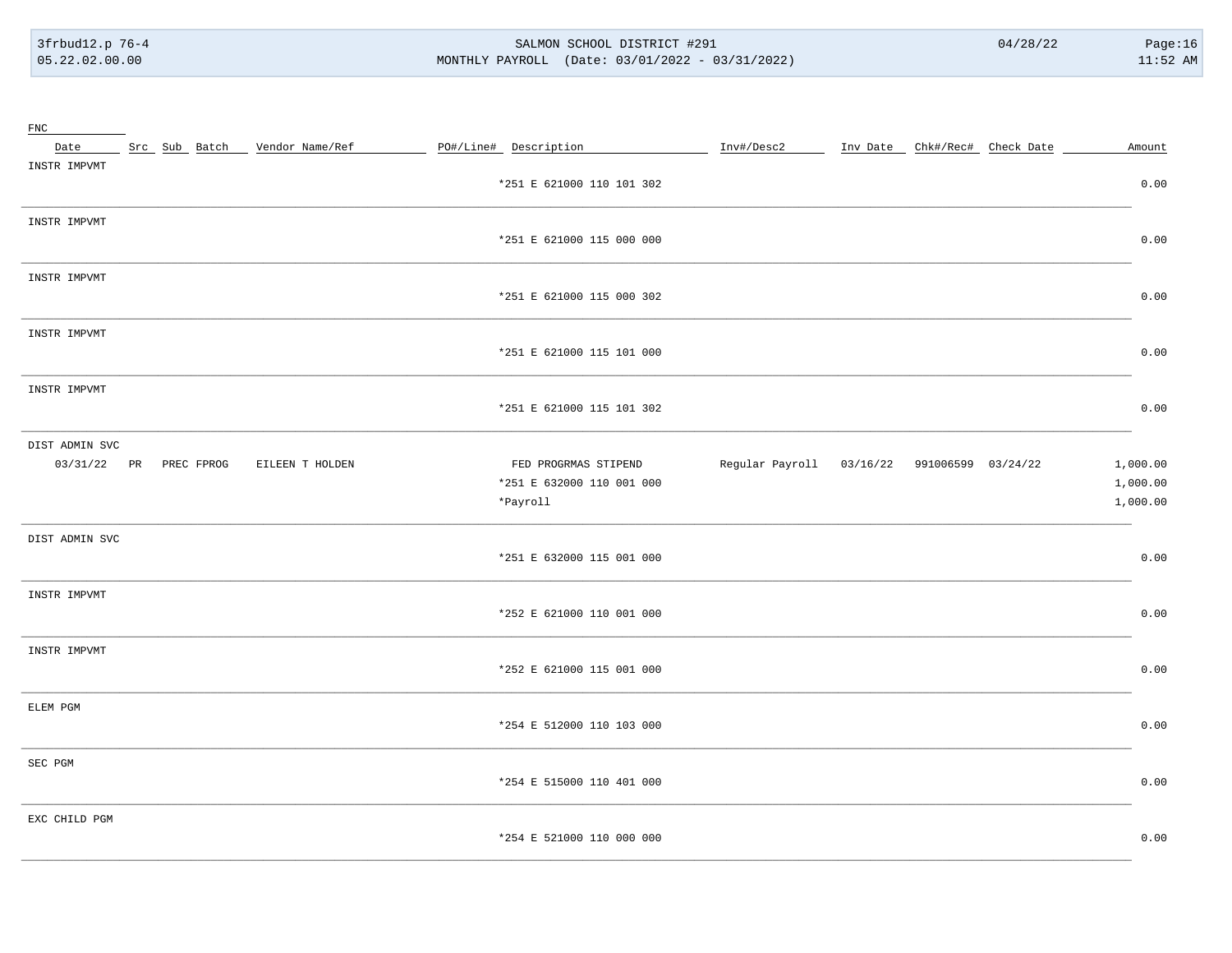#### SALMON SCHOOL DISTRICT #291 MONTHLY PAYROLL (Date: 03/01/2022 - 03/31/2022)

| ${\rm FNC}$     |                 |                               |                           |                                             |  |                               |          |
|-----------------|-----------------|-------------------------------|---------------------------|---------------------------------------------|--|-------------------------------|----------|
| Date            |                 | Src Sub Batch Vendor Name/Ref | PO#/Line# Description     | Inv#/Desc2                                  |  | Inv Date Chk#/Rec# Check Date | Amount   |
| EXC CHILD PGM   |                 |                               |                           |                                             |  |                               |          |
|                 |                 |                               | *254 E 521000 115 000 000 |                                             |  |                               | 0.00     |
| AGH             |                 |                               |                           |                                             |  |                               |          |
|                 |                 |                               | *254 E 611000 110 000 000 |                                             |  |                               | 0.00     |
| AGH             |                 |                               |                           |                                             |  |                               |          |
|                 |                 |                               | *254 E 611000 115 000 000 |                                             |  |                               | 0.00     |
| INSTR IMPVMT    |                 |                               |                           |                                             |  |                               |          |
| 03/15/22        | PREC 0390<br>PR | CHAD LEWIS                    | MAINTENANCE               | Regular Payroll 03/16/22 991006564 03/24/22 |  |                               | 5,496.00 |
|                 |                 |                               | *254 E 621000 110 001 000 |                                             |  |                               | 5,496.00 |
|                 |                 |                               | *Payroll                  |                                             |  |                               | 5,496.00 |
| INSTR IMPVMT    |                 |                               |                           |                                             |  |                               |          |
| 03/15/22        | PR PREC PARAH   | ANGEL RAIN MURPHY             | Paraprofessional Hourly   | Regular Payroll 03/16/22 991006566 03/24/22 |  |                               | 953.54   |
|                 |                 |                               | *254 E 621000 115 001 000 |                                             |  |                               | 953.54   |
|                 |                 |                               | *Payroll                  |                                             |  |                               | 953.54   |
| EDUC MEDIA SVCS |                 |                               |                           |                                             |  |                               |          |
|                 |                 |                               | *254 E 622000 115 000 000 |                                             |  |                               | 0.00     |
| DIST ADMIN SVC  |                 |                               |                           |                                             |  |                               |          |
|                 |                 |                               | *254 E 632000 110 001 000 |                                             |  |                               | 0.00     |
| DIST ADMIN SVC  |                 |                               |                           |                                             |  |                               |          |
|                 |                 |                               | *254 E 632000 115 000 000 |                                             |  |                               | 0.00     |
| SCH ADMIN SVC   |                 |                               |                           |                                             |  |                               |          |
|                 |                 |                               | *254 E 641000 110 103 000 |                                             |  |                               | 0.00     |
| SCH ADMIN SVC   |                 |                               |                           |                                             |  |                               |          |
|                 |                 |                               | *254 E 641000 110 401 000 |                                             |  |                               | 0.00     |
| SCH ADMIN SVC   |                 |                               |                           |                                             |  |                               |          |
|                 |                 |                               | *254 E 641000 115 000 000 |                                             |  |                               | 0.00     |
| BLDG CARE       |                 |                               |                           |                                             |  |                               |          |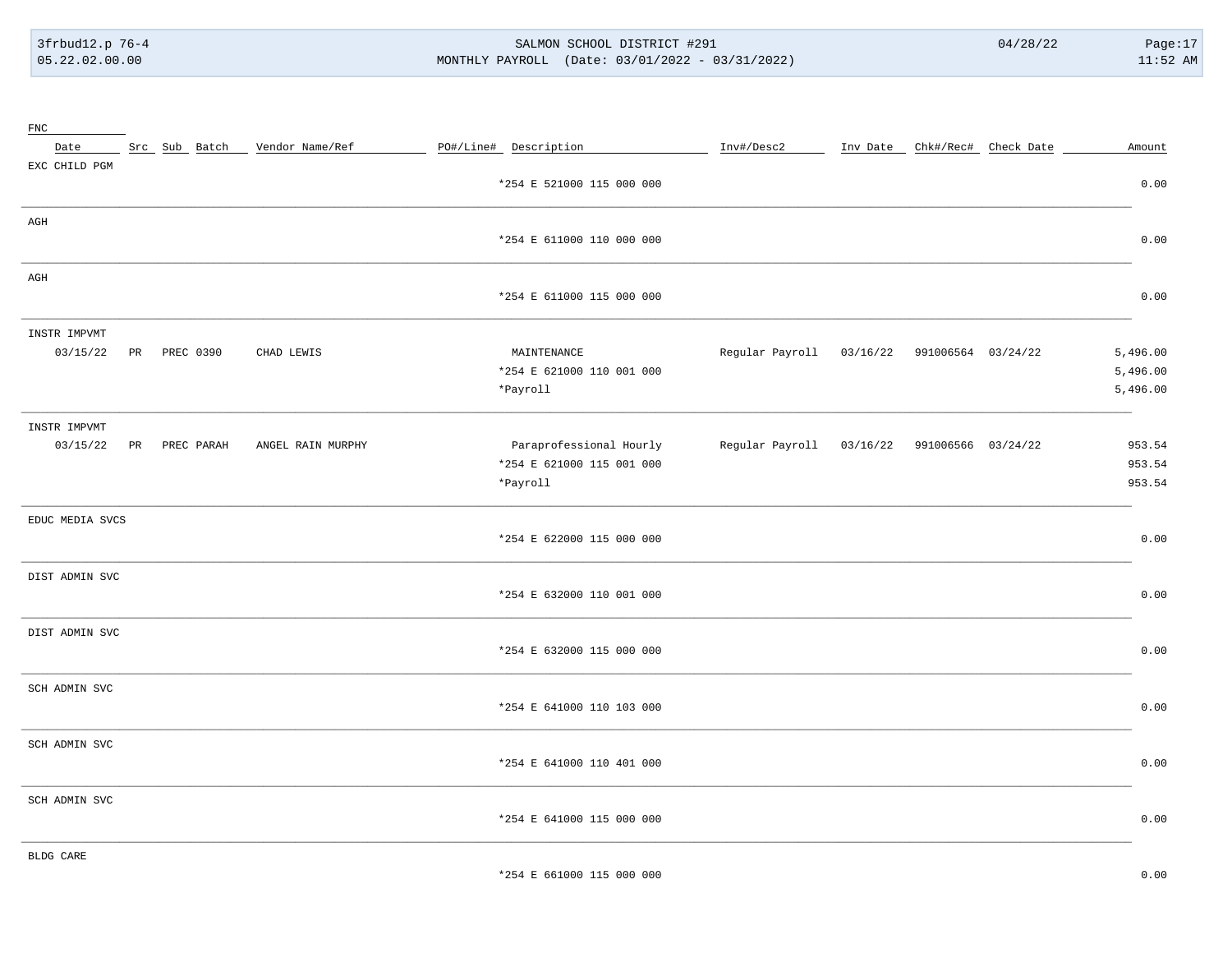### SALMON SCHOOL DISTRICT #291 MONTHLY PAYROLL (Date: 03/01/2022 - 03/31/2022)

| $_{\rm FNC}$   |                 |               |                        |                                                                   |                 |          |           |                      |               |
|----------------|-----------------|---------------|------------------------|-------------------------------------------------------------------|-----------------|----------|-----------|----------------------|---------------|
| Date           |                 | Src Sub Batch | Vendor Name/Ref        | PO#/Line# Description                                             | Inv#/Desc2      | Inv Date |           | Chk#/Rec# Check Date | Amount        |
| MAINT-STU OCC  |                 |               |                        |                                                                   |                 |          |           |                      |               |
|                |                 |               |                        | *254 E 664000 115 000 000                                         |                 |          |           |                      | 0.00          |
| PUPIL 2 SCHOOL |                 |               |                        |                                                                   |                 |          |           |                      |               |
|                |                 |               |                        | *254 E 681000 115 000 000                                         |                 |          |           |                      | 0.00          |
| FOOD SVC PGM   |                 |               |                        |                                                                   |                 |          |           |                      |               |
|                |                 |               |                        | *254 E 710000 115 000 000                                         |                 |          |           |                      | 0.00          |
| EXC CHILD PGM  |                 |               |                        |                                                                   |                 |          |           |                      |               |
|                |                 |               |                        | *257 E 521000 110 000 000                                         |                 |          |           |                      | 0.00          |
| EXC CHILD PGM  |                 |               |                        |                                                                   |                 |          |           |                      |               |
|                |                 |               |                        | *257 E 521000 110 101 000                                         |                 |          |           |                      | 0.00          |
| EXC CHILD PGM  |                 |               |                        |                                                                   |                 |          |           |                      |               |
| 03/15/22       | $\mbox{\sf PR}$ | PREC PARAH    | TAMMY LEE RICE         | Paraprofessional Hourly                                           | Regular Payroll | 03/16/22 | 991006552 | 03/24/22             | 498.28        |
| 03/15/22       | PR              | PREC PARAH    | JOSIE JESSICA GORDON   | Paraprofessional Hourly                                           | Regular Payroll | 03/16/22 | 991006559 | 03/24/22             | 691.24        |
| 03/15/22       | $_{\rm PR}$     | PREC PARAH    | DAVID D GALLAMORE      | Paraprofessional Hourly                                           | Regular Payroll | 03/16/22 | 991006532 | 03/24/22             | 1,144.57      |
| 03/15/22       | PR              | PREC PARAH    | DARLENE A FOUST        | Paraprofessional Hourly                                           | Regular Payroll | 03/16/22 | 991006539 | 03/24/22             | 1,455.38      |
| 03/15/22       | $_{\rm PR}$     | PREC PARAH    | HOLLY A. NATELSON      | Paraprofessional Hourly                                           | Regular Payroll | 03/16/22 | 991006549 | 03/24/22             | 1,535.03      |
| 03/15/22       | PR              | PREC PARAH    | REBECCA L STEPHANISHEN | Paraprofessional Hourly                                           | Regular Payroll | 03/16/22 | 991006526 | 03/24/22             | 1,372.50      |
|                |                 |               |                        | *257 E 521000 115 000 000                                         |                 |          |           |                      | 6,697.00      |
|                |                 |               |                        | *Payroll                                                          |                 |          |           |                      | 6,697.00      |
| EXC CHILD PGM  |                 |               |                        |                                                                   |                 |          |           |                      |               |
|                |                 |               |                        | *257 E 521000 115 101 000                                         |                 |          |           |                      | 0.00          |
| SPEC SVC PGM   |                 |               |                        |                                                                   |                 |          |           |                      |               |
| 03/15/22       | $_{\rm PR}$     | PREC 0311H    | TAMARA G CHURCHES      | MEDICAID CLASSIFIED HOURLY                                        | Regular Payroll | 03/16/22 | 991006529 | 03/24/22             | 713.45        |
| 03/15/22       | PR              | PREC Misc.    | TAMARA G CHURCHES      | Misc. Pay                                                         | Regular Payroll | 03/16/22 | 991006529 | 03/24/22             | 264.00        |
|                |                 |               |                        | *257 E 616000 115 000 000                                         |                 |          |           |                      | 977.45        |
|                |                 |               |                        | *Payroll                                                          |                 |          |           |                      | 977.45        |
| SPEC SVC PGM   |                 |               |                        |                                                                   |                 |          |           |                      |               |
|                |                 |               |                        | *257 E 616000 115 101 000                                         |                 |          |           |                      | 0.00          |
| PRESCHOOL PGM  |                 |               |                        |                                                                   |                 |          |           |                      |               |
|                |                 |               |                        | $FAAAAA = 115.$<br>$-2$<br><b>Service</b><br>$\sim$ $\sim$ $\sim$ |                 |          |           |                      | $\sim$ $\sim$ |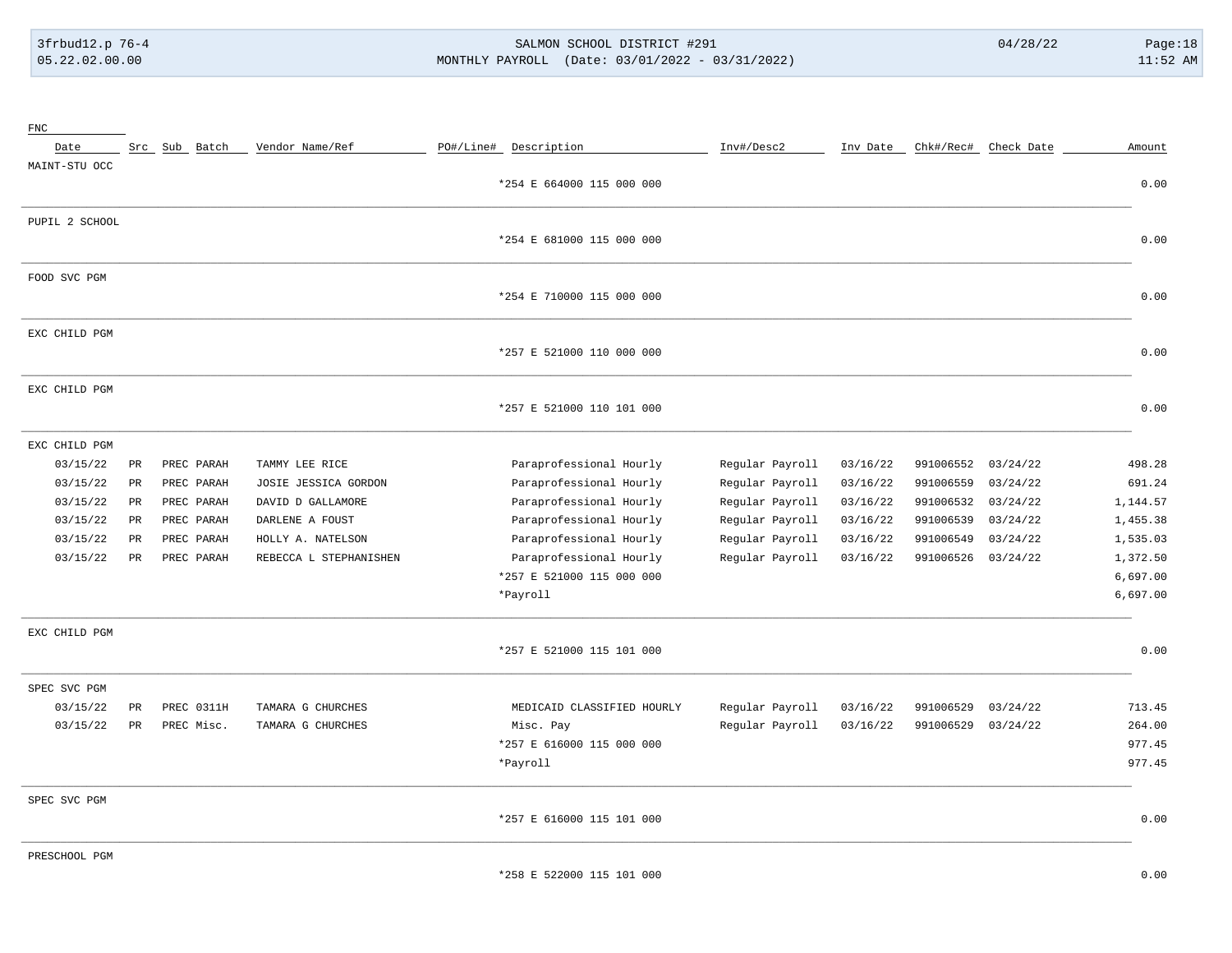### 3frbud12.p 76-4 SALMON SCHOOL DISTRICT #291 04/28/22 Page:19 05.22.02.00.00 MONTHLY PAYROLL (Date: 03/01/2022 - 03/31/2022) 11:52 AM

| ${\rm FNC}$   |                 |               |                   |                            |                 |          |                    |                      |          |
|---------------|-----------------|---------------|-------------------|----------------------------|-----------------|----------|--------------------|----------------------|----------|
| Date          |                 | Src Sub Batch | Vendor Name/Ref   | PO#/Line# Description      | Inv#/Desc2      | Inv Date |                    | Chk#/Rec# Check Date | Amount   |
| PRESCHOOL PGM |                 |               |                   |                            |                 |          |                    |                      |          |
| 03/15/22      | PR              | PREC PARAH    | TAMMY LEE RICE    | Paraprofessional Hourly    | Regular Payroll | 03/16/22 | 991006552 03/24/22 |                      | 498.28   |
|               |                 |               |                   | *258 E 522000 115 103 000  |                 |          |                    |                      | 498.28   |
|               |                 |               |                   | *Payroll                   |                 |          |                    |                      | 498.28   |
| EXC CHILD PGM |                 |               |                   |                            |                 |          |                    |                      |          |
| 03/15/22      | $\mbox{\sf PR}$ | PREC 0311H    | TAMARA G CHURCHES | MEDICAID CLASSIFIED HOURLY | Regular Payroll | 03/16/22 | 991006529          | 03/24/22             | 713.45   |
| 03/15/22      | $_{\rm PR}$     | PREC Misc.    | TAMARA G CHURCHES | Misc. Pay                  | Regular Payroll | 03/16/22 | 991006529          | 03/24/22             | 264.00   |
| 03/15/22      | PR              | PREC 0270H    | KIMBERLY GODFREY  | SP SVC CLSF HOURLY         | Regular Payroll | 03/16/22 | 991006541          | 03/24/22             | 203.52   |
| 03/15/22      | PR              | PREC PARAH    | KIMBERLY GODFREY  | Paraprofessional Hourly    | Regular Payroll | 03/16/22 | 991006541 03/24/22 |                      | 1,255.08 |
|               |                 |               |                   | *260 E 521000 115 000 000  |                 |          |                    |                      | 2,436.05 |
|               |                 |               |                   | *Payroll                   |                 |          |                    |                      | 2,436.05 |
| EXC CHILD PGM |                 |               |                   |                            |                 |          |                    |                      |          |
|               |                 |               |                   | *260 E 521000 115 100 000  |                 |          |                    |                      | 0.00     |
| SEC PGM       |                 |               |                   |                            |                 |          |                    |                      |          |
|               |                 |               |                   | *261 E 515000 110 401 000  |                 |          |                    |                      | 0.00     |
| SEC PGM       |                 |               |                   |                            |                 |          |                    |                      |          |
|               |                 |               |                   | *261 E 515000 115 101 000  |                 |          |                    |                      | 0.00     |
| SEC PGM       |                 |               |                   |                            |                 |          |                    |                      |          |
|               |                 |               |                   | *261 E 515000 115 401 000  |                 |          |                    |                      | 0.00     |
| INSTR IMPVMT  |                 |               |                   |                            |                 |          |                    |                      |          |
|               |                 |               |                   | *262 E 621000 110 000 000  |                 |          |                    |                      | 0.00     |
| INSTR IMPVMT  |                 |               |                   |                            |                 |          |                    |                      |          |
|               |                 |               |                   | *262 E 621000 115 000 000  |                 |          |                    |                      | 0.00     |
| $\rm{AGH}$    |                 |               |                   |                            |                 |          |                    |                      |          |
|               |                 |               |                   | *263 E 611000 110 401 000  |                 |          |                    |                      | 0.00     |
| ELEM PGM      |                 |               |                   |                            |                 |          |                    |                      |          |
|               |                 |               |                   | *271 E 512000 110 101 000  |                 |          |                    |                      | 0.00     |
| ELEM PGM      |                 |               |                   |                            |                 |          |                    |                      |          |
|               |                 |               |                   | *271 E 512000 110 103 000  |                 |          |                    |                      | 0.00     |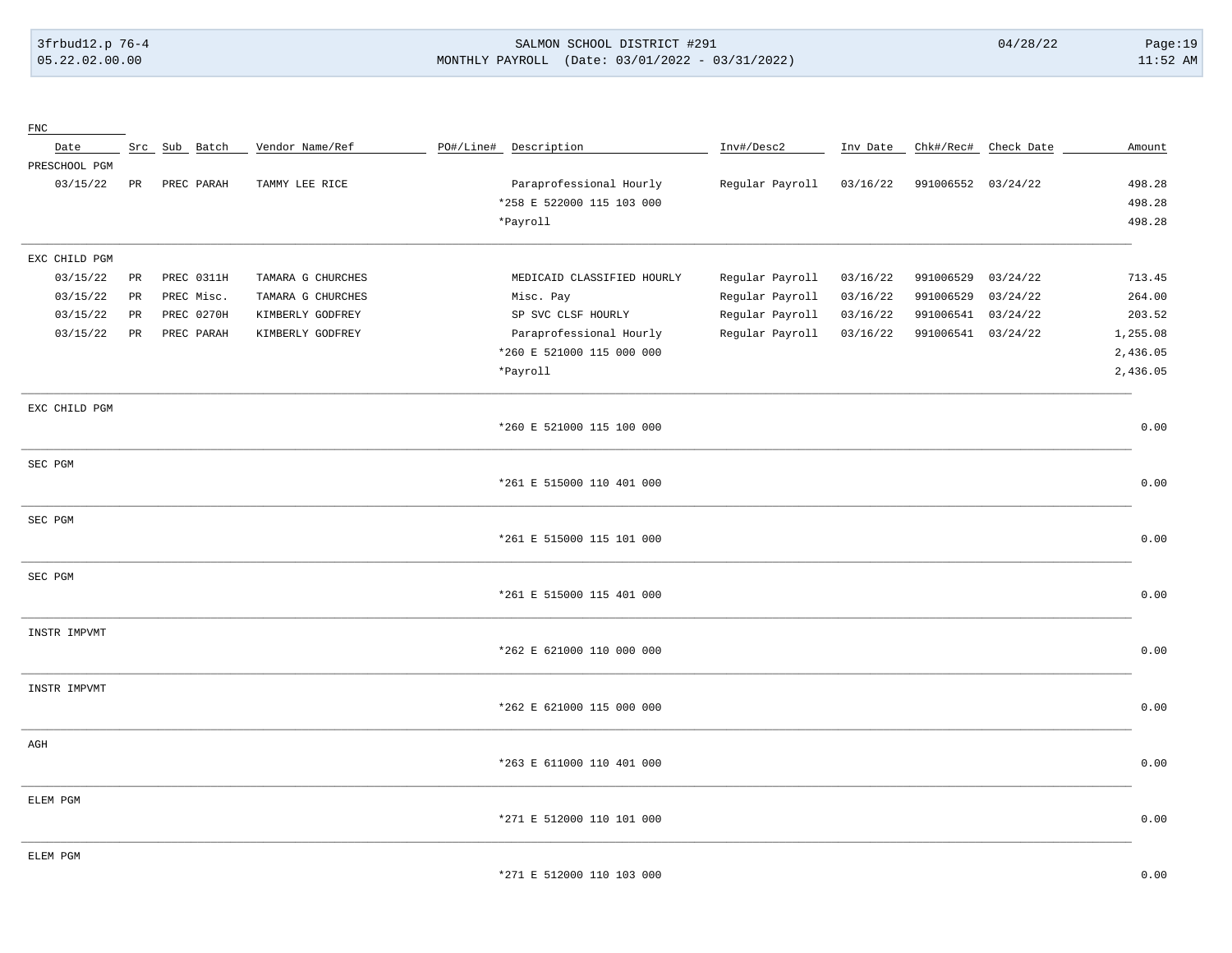#### SALMON SCHOOL DISTRICT #291 MONTHLY PAYROLL (Date: 03/01/2022 - 03/31/2022)

| ${\rm FNC}$    |    |                   |                     |                           |                 |          |                    |                               |        |
|----------------|----|-------------------|---------------------|---------------------------|-----------------|----------|--------------------|-------------------------------|--------|
| Date           |    | Src Sub Batch     | Vendor Name/Ref     | PO#/Line# Description     | Inv#/Desc2      |          |                    | Inv Date Chk#/Rec# Check Date | Amount |
| ELEM PGM       |    |                   |                     |                           |                 |          |                    |                               |        |
|                |    |                   |                     | *271 E 512000 115 101 000 |                 |          |                    |                               | 0.00   |
| ELEM PGM       |    |                   |                     |                           |                 |          |                    |                               |        |
|                |    |                   |                     | *271 E 512000 115 103 000 |                 |          |                    |                               | 0.00   |
| SEC PGM        |    |                   |                     |                           |                 |          |                    |                               |        |
| 03/31/22       | PR | PREC Misc.        | COLEEN B PHELPS     | Misc. Pay                 | Regular Payroll | 03/16/22 | 991006641 03/24/22 |                               | 300.00 |
| 03/31/22       | PR | <b>PREC 0602E</b> | BARBARA RENAE LEWIS | Title II Pay for Training | Regular Payroll | 03/16/22 | 991006636 03/24/22 |                               | 300.00 |
|                |    |                   |                     | *271 E 515000 110 401 000 |                 |          |                    |                               | 600.00 |
|                |    |                   |                     | *Payroll                  |                 |          |                    |                               | 600.00 |
|                |    |                   |                     |                           |                 |          |                    |                               |        |
| SEC PGM        |    |                   |                     | *271 E 515000 115 401 000 |                 |          |                    |                               | 0.00   |
|                |    |                   |                     |                           |                 |          |                    |                               |        |
| DIST ADMIN SVC |    |                   |                     |                           |                 |          |                    |                               |        |
|                |    |                   |                     | *271 E 632000 110 001 000 |                 |          |                    |                               | 0.00   |
| SEC PGM        |    |                   |                     |                           |                 |          |                    |                               |        |
|                |    |                   |                     | *272 E 515000 115 401 000 |                 |          |                    |                               | 0.00   |
| SEC PGM        |    |                   |                     |                           |                 |          |                    |                               |        |
|                |    |                   |                     | *272 E 515000 115 602 000 |                 |          |                    |                               | 0.00   |
|                |    |                   |                     |                           |                 |          |                    |                               |        |
| ELEM PGM       |    |                   |                     | *276 E 512000 110 000 000 |                 |          |                    |                               | 0.00   |
|                |    |                   |                     |                           |                 |          |                    |                               |        |
| SEC PGM        |    |                   |                     |                           |                 |          |                    |                               |        |
|                |    |                   |                     | *276 E 515000 110 000 000 |                 |          |                    |                               | 0.00   |
| SEC PGM        |    |                   |                     |                           |                 |          |                    |                               |        |
|                |    |                   |                     | *276 E 515000 115 000 000 |                 |          |                    |                               | 0.00   |
| DIST ADMIN SVC |    |                   |                     |                           |                 |          |                    |                               |        |
|                |    |                   |                     | *277 E 632000 110 001 911 |                 |          |                    |                               | 0.00   |
|                |    |                   |                     |                           |                 |          |                    |                               |        |
| DIST ADMIN SVC |    |                   |                     |                           |                 |          |                    |                               |        |
|                |    |                   |                     | *277 E 632000 115 001 911 |                 |          |                    |                               | 0.00   |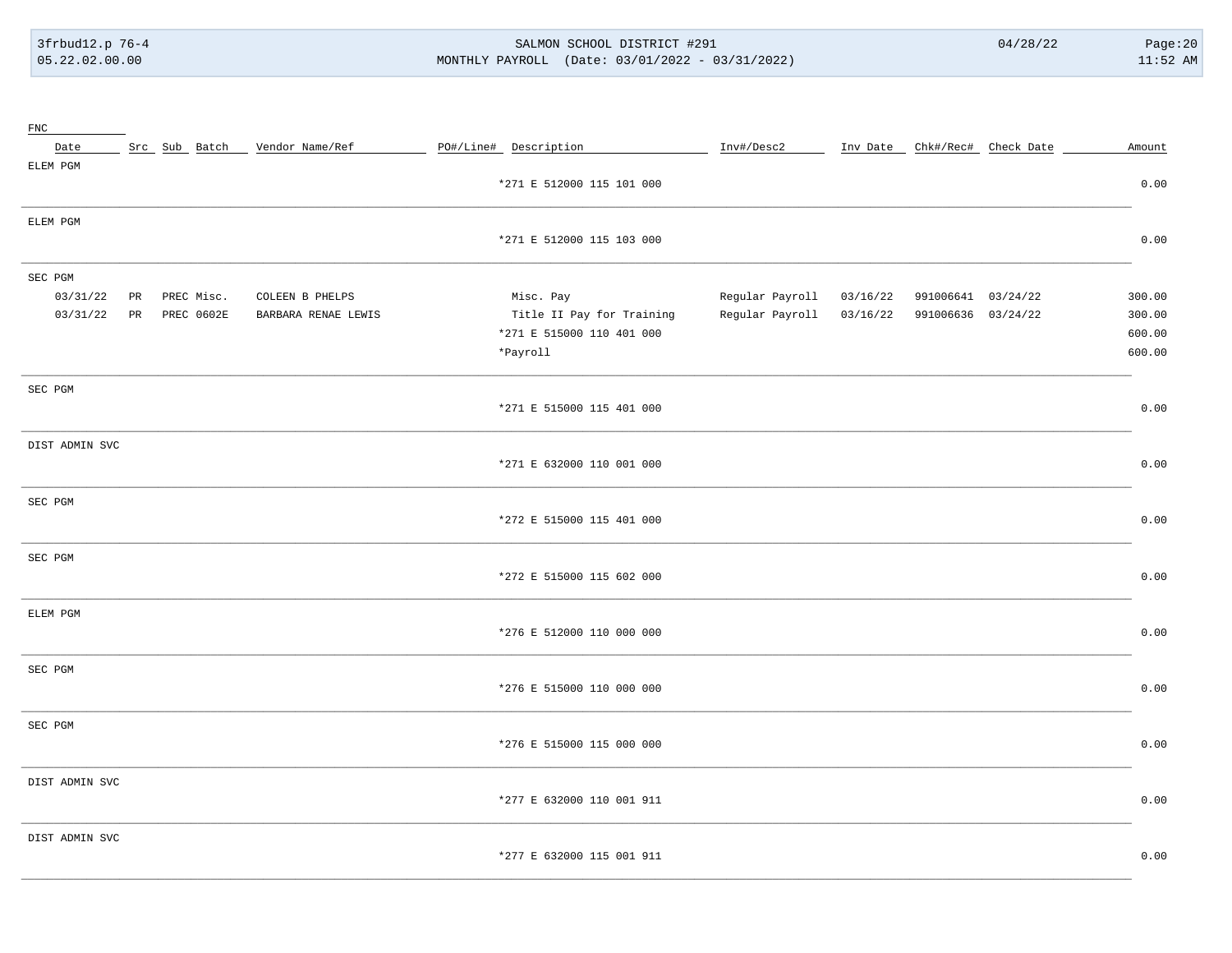#### SALMON SCHOOL DISTRICT #291 MONTHLY PAYROLL (Date: 03/01/2022 - 03/31/2022)

| $_{\rm FNC}$    |  |                                 |                           |            |                               |  |        |
|-----------------|--|---------------------------------|---------------------------|------------|-------------------------------|--|--------|
| Date            |  | Src Sub Batch _ Vendor Name/Ref | PO#/Line# Description     | Inv#/Desc2 | Inv Date Chk#/Rec# Check Date |  | Amount |
| ELEM PGM        |  |                                 |                           |            |                               |  |        |
|                 |  |                                 | *280 E 512000 110 103 000 |            |                               |  | 0.00   |
| SEC PGM         |  |                                 |                           |            |                               |  |        |
|                 |  |                                 | *280 E 515000 110 401 000 |            |                               |  | 0.00   |
|                 |  |                                 |                           |            |                               |  |        |
| EXC CHILD PGM   |  |                                 | *280 E 521000 110 000 000 |            |                               |  | 0.00   |
|                 |  |                                 |                           |            |                               |  |        |
| EXC CHILD PGM   |  |                                 |                           |            |                               |  |        |
|                 |  |                                 | *280 E 521000 115 000 000 |            |                               |  | 0.00   |
| AGH             |  |                                 |                           |            |                               |  |        |
|                 |  |                                 | *280 E 611000 110 000 000 |            |                               |  | 0.00   |
|                 |  |                                 |                           |            |                               |  |        |
| AGH             |  |                                 | *280 E 611000 115 000 000 |            |                               |  | 0.00   |
|                 |  |                                 |                           |            |                               |  |        |
| EDUC MEDIA SVCS |  |                                 |                           |            |                               |  |        |
|                 |  |                                 | *280 E 622000 115 000 000 |            |                               |  | 0.00   |
| DIST ADMIN SVC  |  |                                 |                           |            |                               |  |        |
|                 |  |                                 | *280 E 632000 110 001 000 |            |                               |  | 0.00   |
|                 |  |                                 |                           |            |                               |  |        |
| DIST ADMIN SVC  |  |                                 |                           |            |                               |  |        |
|                 |  |                                 | *280 E 632000 115 000 000 |            |                               |  | 0.00   |
| SCH ADMIN SVC   |  |                                 |                           |            |                               |  |        |
|                 |  |                                 | *280 E 641000 110 103 000 |            |                               |  | 0.00   |
|                 |  |                                 |                           |            |                               |  |        |
| SCH ADMIN SVC   |  |                                 | *280 E 641000 110 401 000 |            |                               |  | 0.00   |
|                 |  |                                 |                           |            |                               |  |        |
| SCH ADMIN SVC   |  |                                 |                           |            |                               |  |        |
|                 |  |                                 | *280 E 641000 115 000 000 |            |                               |  | 0.00   |
| BLDG CARE       |  |                                 |                           |            |                               |  |        |
|                 |  |                                 | *280 E 661000 115 000 000 |            |                               |  | 0.00   |
|                 |  |                                 |                           |            |                               |  |        |